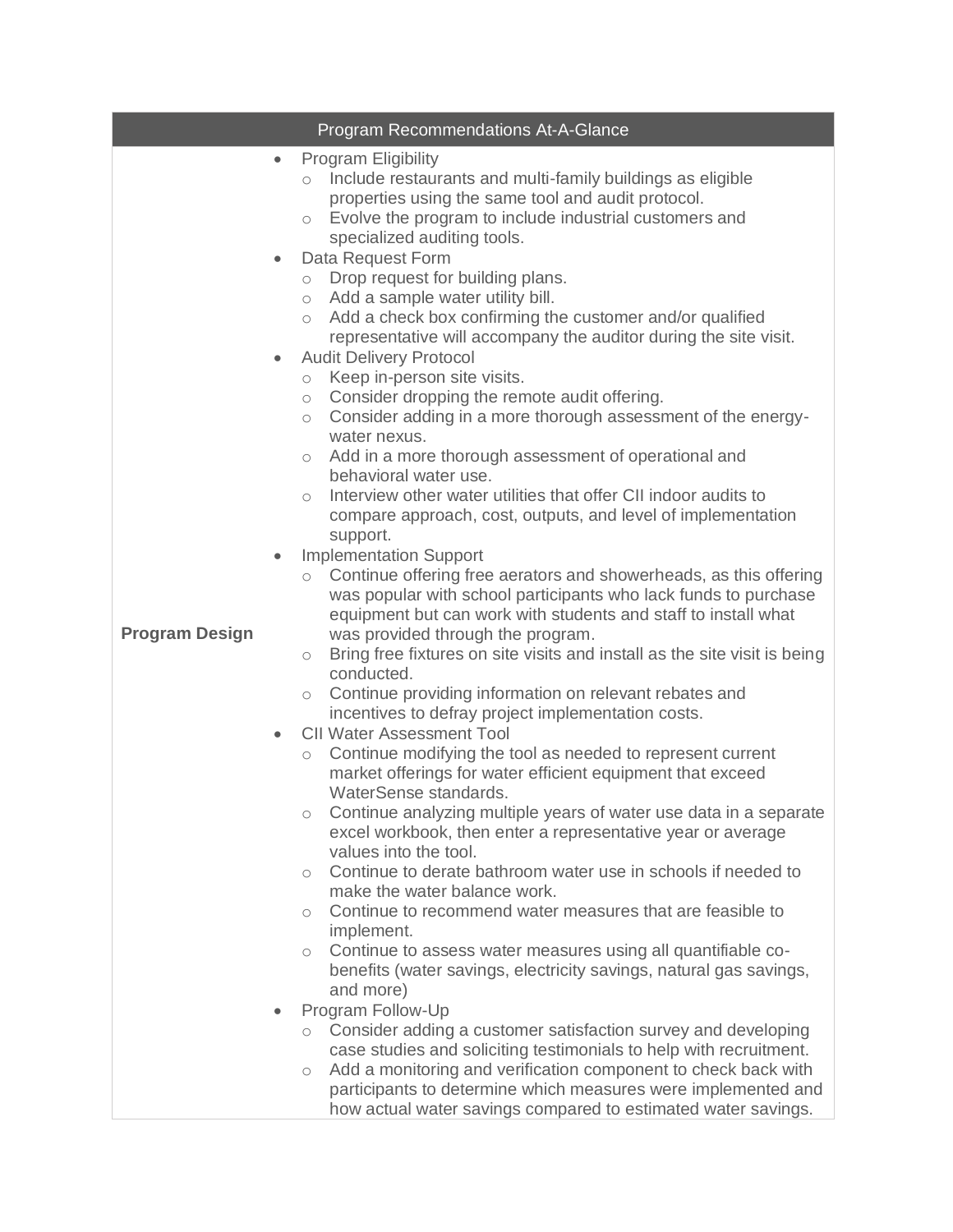|                                                                      | Program Recommendations At-A-Glance                                                                                                                                                                                                                                                                                                                                                                                                                                                                                                                                                                                                                                                                                                                                                                                                                                                                                                                                                                                                                                                         |
|----------------------------------------------------------------------|---------------------------------------------------------------------------------------------------------------------------------------------------------------------------------------------------------------------------------------------------------------------------------------------------------------------------------------------------------------------------------------------------------------------------------------------------------------------------------------------------------------------------------------------------------------------------------------------------------------------------------------------------------------------------------------------------------------------------------------------------------------------------------------------------------------------------------------------------------------------------------------------------------------------------------------------------------------------------------------------------------------------------------------------------------------------------------------------|
| <b>Recruitment</b>                                                   | Continue using Northern Water's stakeholder meetings to advertise<br>$\bullet$<br>the program offering.<br>Continue using direct connections between allottees, Northern<br>$\bullet$<br>Water, and the program vendor to recruit participants.<br>Use the list of "interested parties" in the audit participant tracking<br>workbook to kickstart recruitment.<br>Revisit the program objective to recruit rural customers, which was<br>$\bullet$<br>not successful during the pilot program.<br>Use a more concerted and coordinated outreach campaign, working<br>$\bullet$<br>in conjunction with allottees.<br>Develop strategic recruitment partnerships with public water<br>$\circ$<br>systems to market the program and recruit participants. Connect<br>with 15 identified allottees who are assessed to have interest in<br>promoting this program.<br>o Consider recruiting allottees that represent sites or campuses<br>that themselves may be good candidates for program<br>participation. Connect with 7 identified allottees who are<br>assessed to meet these criteria. |
| <b>Sharing</b><br>Program<br><b>Outcomes and</b><br><b>Successes</b> | Continue using Northern Water's stakeholder meetings to report on<br>$\bullet$<br>program outcomes.<br>Include program reports and outcomes in annual reporting to<br>٠<br>WaterSense and award applications.                                                                                                                                                                                                                                                                                                                                                                                                                                                                                                                                                                                                                                                                                                                                                                                                                                                                               |

# Table of Contents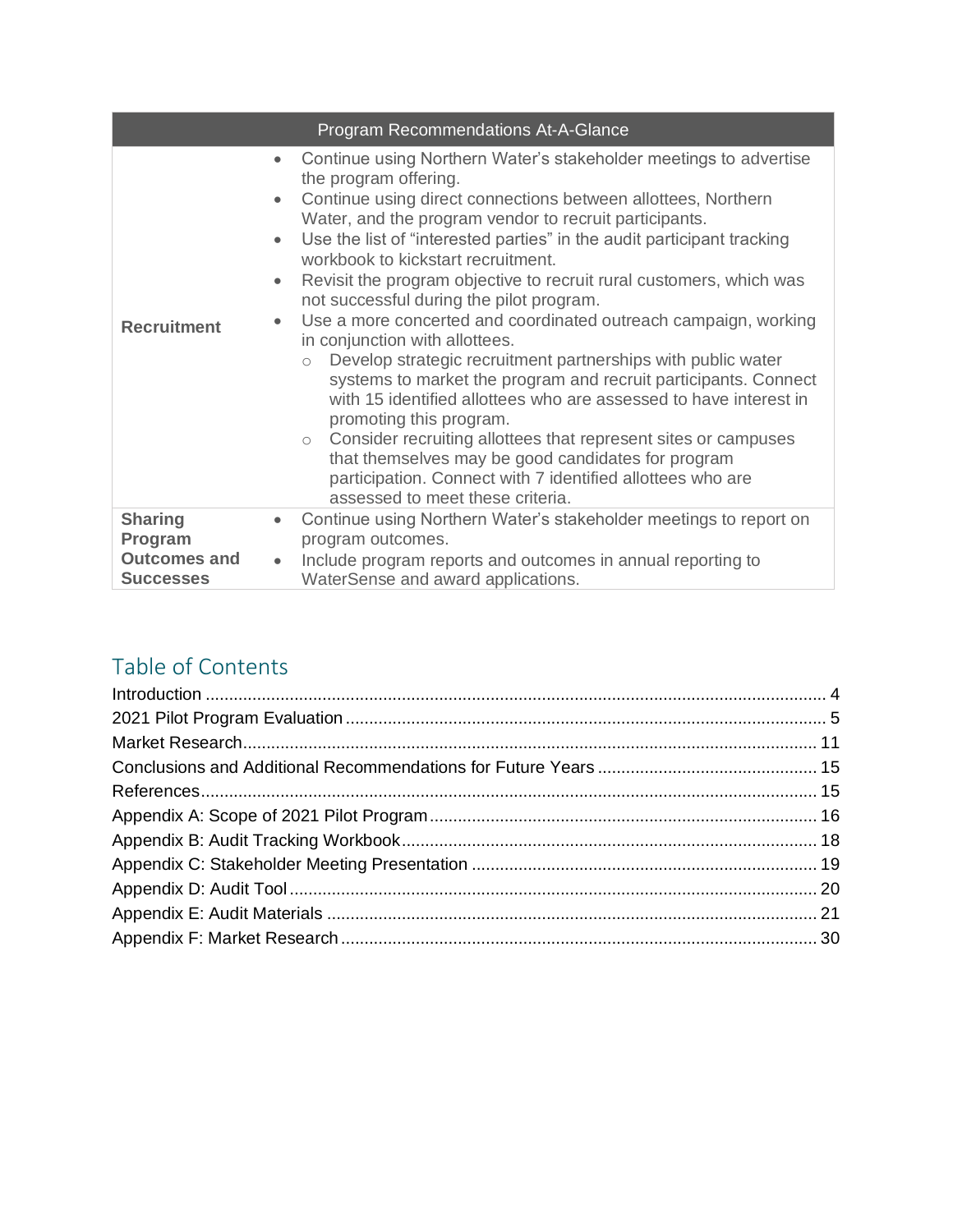# INTRODUCTION

<span id="page-3-0"></span>Northern Water collects and delivers supplemental water from the West Slope to 1,021,000 residents and 614,000 acres of irrigated farmlands in northeast Colorado within the Colorado-Big Thompson (C-BT) Project, which delivers 223,000 ac-ft/yr on average (S. Smith, personal communication) and 310,000 ac-ft/yr maximum (US Bureau of Reclamation, n.d.). Thirty-three municipalities receive a portion of their water through the C-BT Project, along with 120 ditch, reservoir, and irrigation companies, and six industrial users (Northern Water, 2021). Entities that own shares in the C-BT Project are referred to as "allottees" owning water allotments.



*Figure 1. Northern Water Service Area*

In 2018, Northern Water initiated a regional water efficiency program. The program delivers water conservation programs to commercial properties and homeowner's associations whose water utilities own shares in the C-BT Project (i.e., municipal and rural domestic water allottees). Initial conservation programs offered by Northern Water emphasized efficient outdoor water use through irrigation system audits, landscape transformations, and training.

In 2021, Northern Water contracted with Brendle Group to pilot a conservation program delivering indoor water audits to commercial and institutional customers.

This report contains an evaluation of the 2021 pilot program, market research, and recommendations for future iterations of the program, if offered again by Northern Water.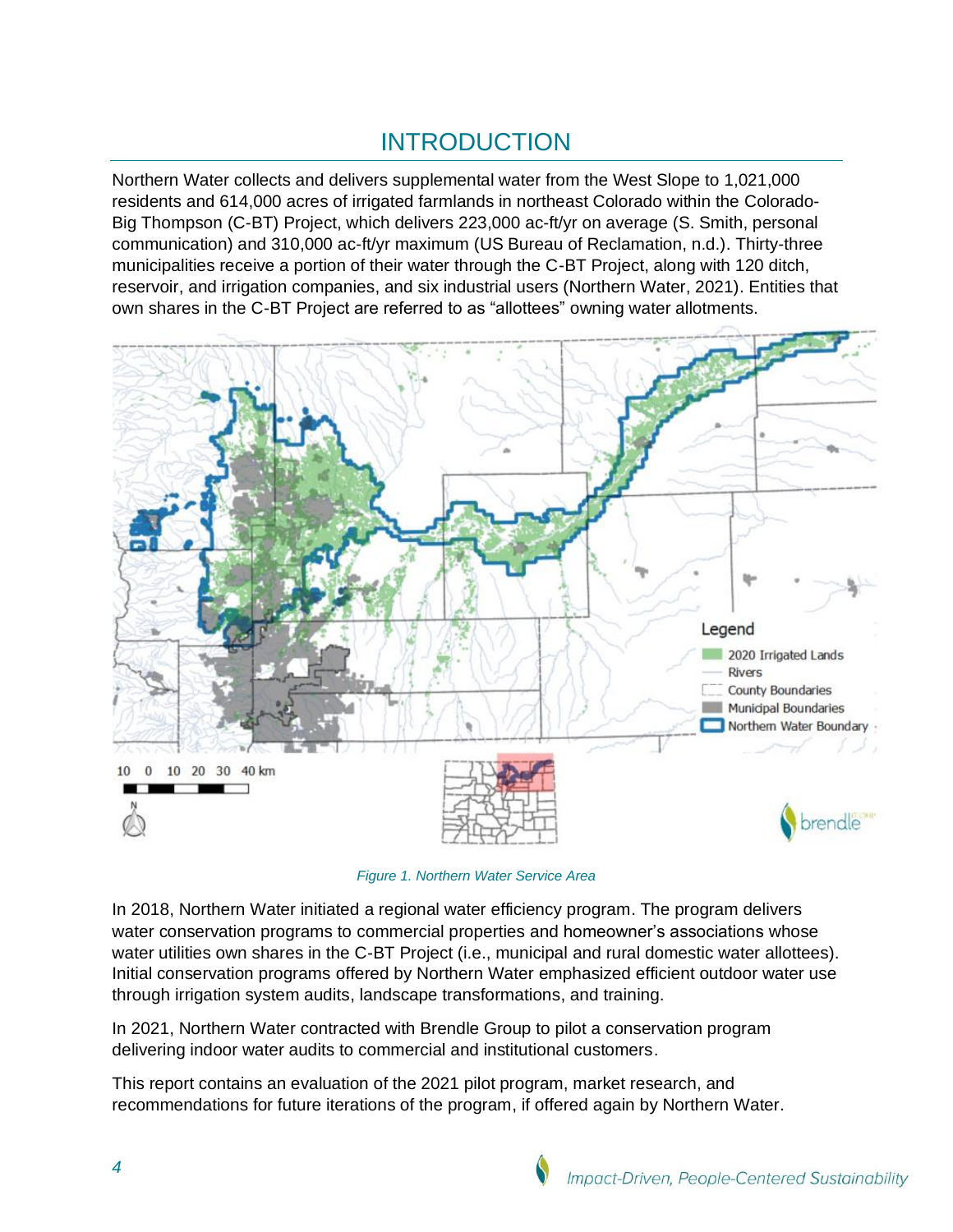# 2021 PILOT PROGRAM EVALUATION

<span id="page-4-0"></span>The following sections provide a brief description of the scope of the 2021 pilot program by task; outcomes that demonstrate the program reach and impact, or that can be reused by Northern Water in future program offerings; and lessons learned to inform future program offerings. **Appendix A: Scope [of 2021 Pilot Program](#page-15-0)** contains the full pilot scope.

# TASK 1 - PROJECT MANAGEMENT

The project management task included:

- Project setup, kickoff meetings, and monthly invoicing
- Internal team coordination meetings (within Brendle Group)
- External team coordination meetings (with Northern Water)
- Audit status tracking to support Brendle Group's workflows and Northern Water's management reporting requirements

### *OUTCOMES*

The audit tracking workbook was used to track audit status information and outcomes for audits that were delivered (**[Table 1](#page-4-1)**).

<span id="page-4-1"></span>

|                                                                        | <b>Table 1. Audit Tracking Fields</b>                                                                                                                                                                                                |                                                                                                                                                                                                   |  |  |
|------------------------------------------------------------------------|--------------------------------------------------------------------------------------------------------------------------------------------------------------------------------------------------------------------------------------|---------------------------------------------------------------------------------------------------------------------------------------------------------------------------------------------------|--|--|
| <b>Tracking Field</b>                                                  | <b>Tracking Entries</b>                                                                                                                                                                                                              |                                                                                                                                                                                                   |  |  |
| <b>Customer Name</b>                                                   | Name of customer                                                                                                                                                                                                                     |                                                                                                                                                                                                   |  |  |
| <b>Facilities Being Audited</b>                                        | Name of facility being audited                                                                                                                                                                                                       |                                                                                                                                                                                                   |  |  |
| <b>Notes</b>                                                           | Important notes and reminders                                                                                                                                                                                                        |                                                                                                                                                                                                   |  |  |
| <b>Audit Lead</b>                                                      | Brendle Group's lead auditor                                                                                                                                                                                                         |                                                                                                                                                                                                   |  |  |
| Dates                                                                  | · Application Received<br>· Signed Waiver Received<br>· Application Approved<br>· Initial Contact Made<br>· Data Request Sent<br>· Data Received<br>· Follow Up Interview<br>Scheduled<br>· Follow Up Interview<br>Completed         | · Site Visit Scheduled<br>· Site Visit Completed<br>· Water Use Analysis<br>Completed and Tool<br>Populated<br>· Draft Report Sent<br>· Audit Results Meeting<br>Scheduled<br>· Final Report Sent |  |  |
| <b>Audit Cost</b>                                                      | <b>Estimated audit cost</b>                                                                                                                                                                                                          |                                                                                                                                                                                                   |  |  |
| Annual Water Use (gal/yr)                                              | Based on customer-provided utility data                                                                                                                                                                                              |                                                                                                                                                                                                   |  |  |
| Identified Water Savings (gal/yr)                                      | All identified water savings, regardless of implementation<br>feasibility                                                                                                                                                            |                                                                                                                                                                                                   |  |  |
| <b>Recommended Water Savings</b><br>(gal/yr and % of annual water use) | Recommended water savings, based on payback period<br>and implementation feasibility                                                                                                                                                 |                                                                                                                                                                                                   |  |  |
| <b>Estimated Annual Cost Savings</b><br>(\$/yr)                        | Includes water, electricity, and natural gas savings                                                                                                                                                                                 |                                                                                                                                                                                                   |  |  |
| Name of Audit Report                                                   | · Draft Report Name                                                                                                                                                                                                                  | · Final Report Name                                                                                                                                                                               |  |  |
| <b>Water Provider</b>                                                  | Potable water provider                                                                                                                                                                                                               |                                                                                                                                                                                                   |  |  |
| <b>Other Water Sources</b>                                             | Raw water or other sources used on-site                                                                                                                                                                                              |                                                                                                                                                                                                   |  |  |
| <b>Implementation Support</b>                                          | $\cdot$ # of 0.5 gpm aerators that could be easily replaced<br>$\cdot$ # of 1.5 gpm aerators that could be easily replaced<br>$\cdot$ # of 1.5 gpm showerheads that could be easily replaced<br>· Water savings equivalent (kgal/yr) |                                                                                                                                                                                                   |  |  |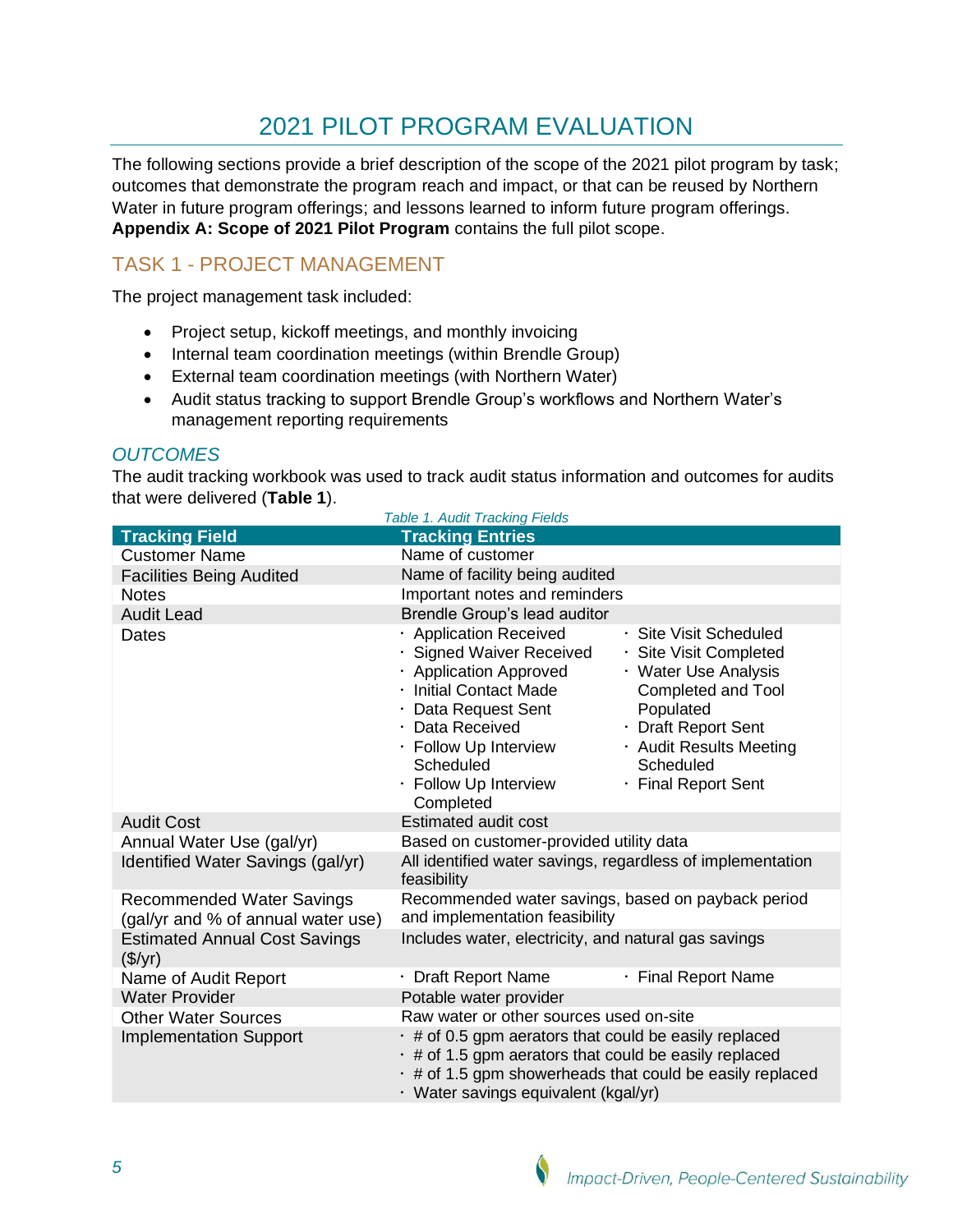The tracking workbook also contains a list of applications that were not eligible under current criteria (due to industrial water use), entities that expressed interest but did not complete the application process, and entities that expressed interest, but the audit could not be completed within the project period. Northern Water can use this information to kickstart the program if offered again.

The final audit tracking workbook is contained in **[Appendix B: Audit Tracking Workbook](#page-17-0)**.

### *LESSONS LEARNED & RECOMMENDATIONS*

For future program years, Brendle Group recommends setting up separate time codes for each audit, if audit cost is important to track. We used one time code for all audits, and therefore had to estimate costs per audit based on which ones were active each month.

# TASK 2 – PILOT DESIGN AND PREPARATION

The pilot design and preparation task included:

- **Finalizing pilot design and scope:** The 2021 pilot program was open to any office, institution, municipal facility, church, hotel, or school whose water provider is a Northern Water municipal or rural domestic allottee. Industrial customers and irrigation use were not eligible for the program. Northern Water was particularly interested to promote participation in rural counties. The pilot program offered in-person site assessments as well as virtual site assessments due to the COVID-19 pandemic and associated public health guidelines.
- **Recruiting and marketing the program:** Northern Water led program marketing and recruitment efforts. Brendle Group introduced the program at the April 30, 2021 Northern Water stakeholder meeting where the new season of efficiency programs was officially launched. Brendle Group also did direct outreach to allotees where we had direct contact with a water provider through another project.
- **Developing the audit and reporting tools and protocol:** Brendle Group started with version 1.5 of the [CII Water Assessment Tool](https://www.coloradowaterwise.org/Commercial_Conservation) developed by the City of Boulder, Colorado WaterWise, and Brendle Group. However, Brendle Group made minor tool modifications (represented as version 1.6) and developed a separate report template to address requests from Northern Water, specifically to include efficiency benchmarking and rebates available to defray water measure implementation costs.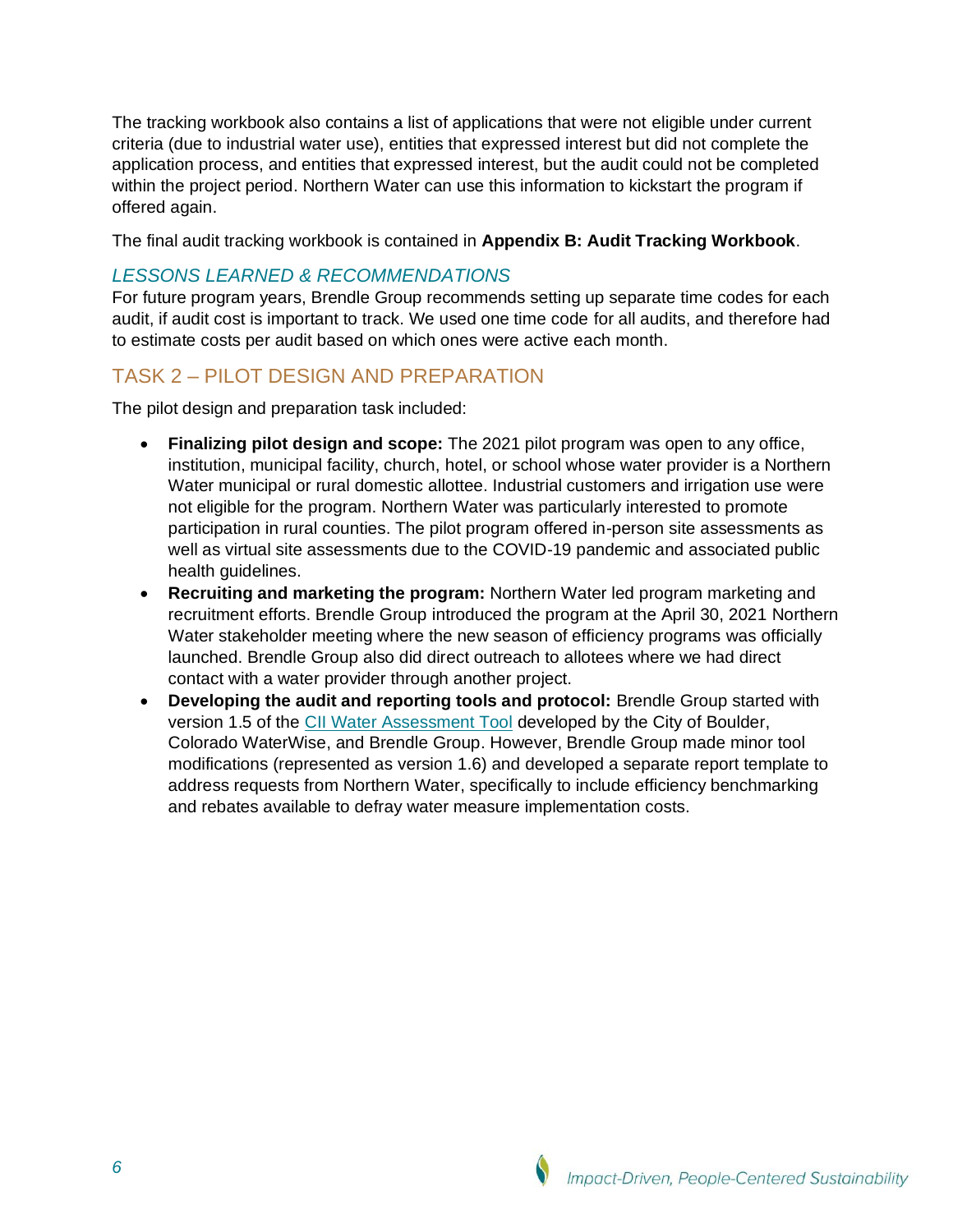## *OUTCOMES*

Materials were developed during the Pilot Design and Preparation task that can be updated and repurposed if the program is offered again:

- Northern Water developed a program flyer<sup>1</sup>, informational website<sup>2</sup>, and application website $3$  (not included in this report).
- The stakeholder presentation developed by Brendle Group is included in **[Appendix C:](#page-18-0)  [Stakeholder Meeting Presentation](#page-18-0)**.
- The CII Water Assessment Tool version 1.6 is included as **[Appendix D: Audit Tool](#page-19-0)**.
- **[Appendix E: Audit Materials](#page-20-0)** contains:
	- o Site Packing List
	- o On-Site Safety Plan
	- o Data Release and Waiver of Liability
	- o Data Request
	- o Audit Report Template

## *LESSONS LEARNED & RECOMMENDATIONS*

- **Pilot design and scope**
	- o The pilot program was most successful with schools and municipal facilities. No hotels applied to the program. Restaurants and multi-family buildings (where classified as commercial) could be added to the program in future years.
	- $\circ$  One industrial applicant was interested in an audit but was ineligible under the current program. Industrial users could be added to the eligibility list in future years, but specialized knowledge and tools are needed to conduct industrial audits, so the audits would be more expensive.
	- $\circ$  The pilot program was not successful in recruiting participants from rural areas, as all audit participants were in the Front Range. This proximity helped keep travel costs down but did not achieve an expressed objective of the pilot program.
	- $\circ$  All audits except the Northern Water test audit included an in-person site visit. The remote site assessments were not a popular offering based on customer preferences, and most sites lacked up-to-date, accurate building plans necessary to facilitate virtual audits.
	- $\circ$  The original pilot program scope did not include implementation support in the form of providing free fixtures to participating customers. The pilot was modified to include giveaways of 0.5 gpm aerators, 1.5 gpm aerators, and 1.5 gpm showerheads. This offering was popular with the school participants who lack funds to purchase equipment but can work with students and staff to install what was provided through the program.

<sup>1</sup> https://www.northernwater.org/getattachment/ac170ca6-ffb3-4246-9a14-

<sup>8</sup>e8146536da4/Audit\_Services.pdf

<sup>2</sup> https://www.northernwater.org/what-we-do/protect-the-environment/efficient-water-use/consultationsand-audits

<sup>3</sup> https://www.northernwater.org/auditapplication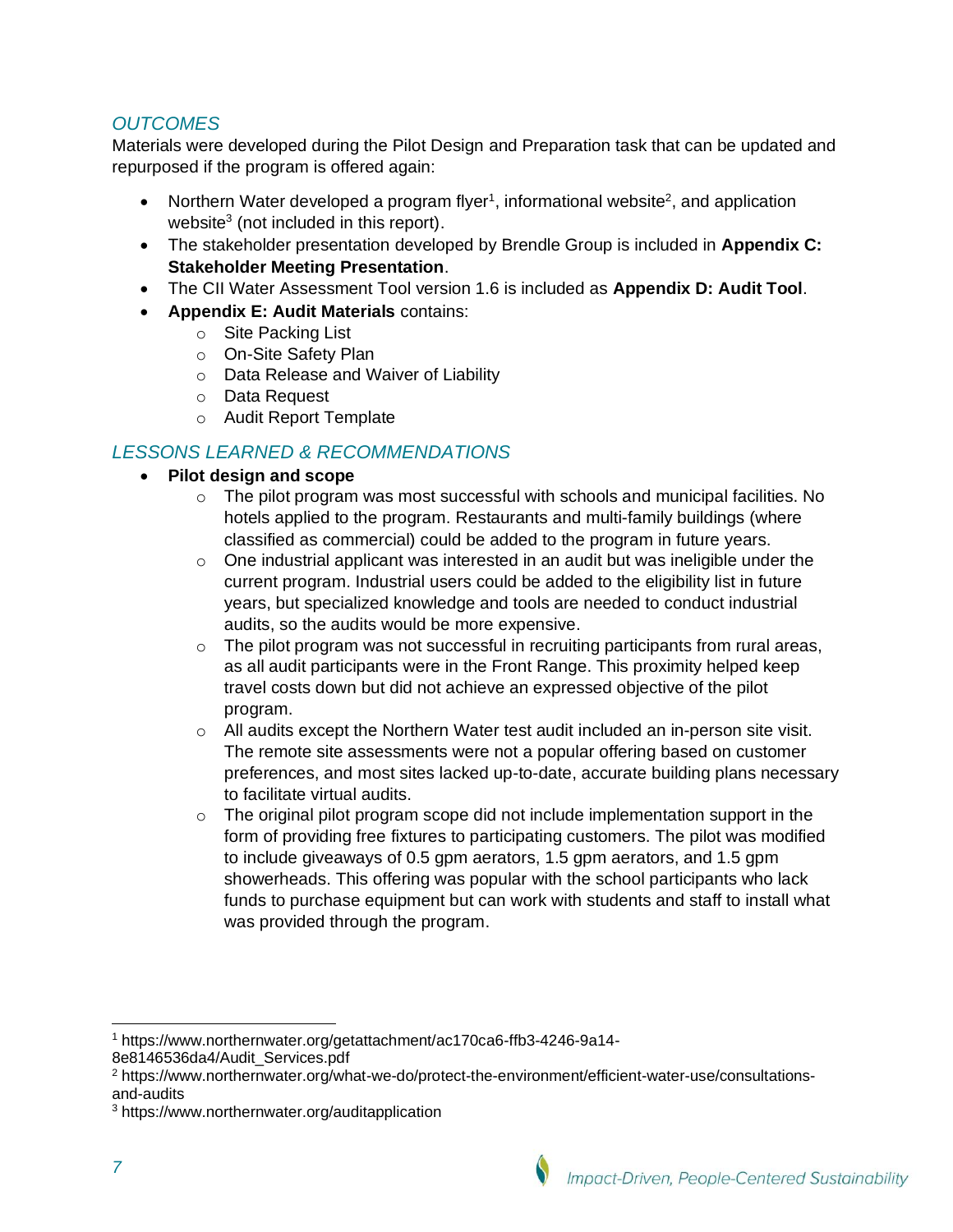### • **Recruiting and marketing the program**

o Recruitment to the program was tricky, as Northern Water and Brendle Group have the most direct contact with allottees, rather than eligible customers. While personal connections were adequate this year to fill the pilot program, future years may need a more concerted and coordinated outreach campaign, working in conjunction with allottees.

### • **Audit tools and supporting materials**

- o The most frequent gap in completing the audit report was needing to get meter size from the customer. The data request form should be modified to request a water utility bill which includes this information.
- o The CII Water Assessment Tool uses WaterSense standards for equipment and appliance upgrades; however, current market offerings can exceed WaterSense standards (e.g., showerheads, toilets). Brendle Group modified the CII Water Assessment Tool to recommend 1.5 gpm showerheads and 1.28 gpf toilets.
- o The CII Water Assessment Tool only allows one year of utility data to be entered. Brendle Group used a separate Excel workbook to analyze the full period of record provided by the customer to identify periods of apparent leaks and unusual water use, and to calculate average water use values that were entered into the tool. Periods with obvious leaks and periods with unusually low water use due to COVID-related closures were excluded from analysis of typical water use.
- o Within the CII Water Assessment Tool, it was common to have to "derate" bathroom use in schools for the end use water balance. Brendle Group found the same need when delivering water audits under the Energy Savings in School program for the Colorado Energy Office.
- o The CII Water Assessment Tool focuses on consumptive end uses and does not explicitly look at water-using heating and cooling systems such as water heaters, boilers, and cooling towers, unless a system leak is apparent in the water use data. The tool does not examine in detail water use that is determined by human behavior, such as defrosting foods using running water. Future program offerings could look to better address these "operational" water use topics as part of the site visit and customer interviews.

# TASK 3 – PILOT EXECUTION

The Pilot Execution task included scope for ten audits. The first audit was conducted at Northern Water's administration building to develop the audit protocol, tool, and report. This test audit may not be needed in future program years. During contracting, audit costs were estimated based on a standard audit that was assumed to take 12 hours, equivalent to a unit cost of \$2,000 per audit.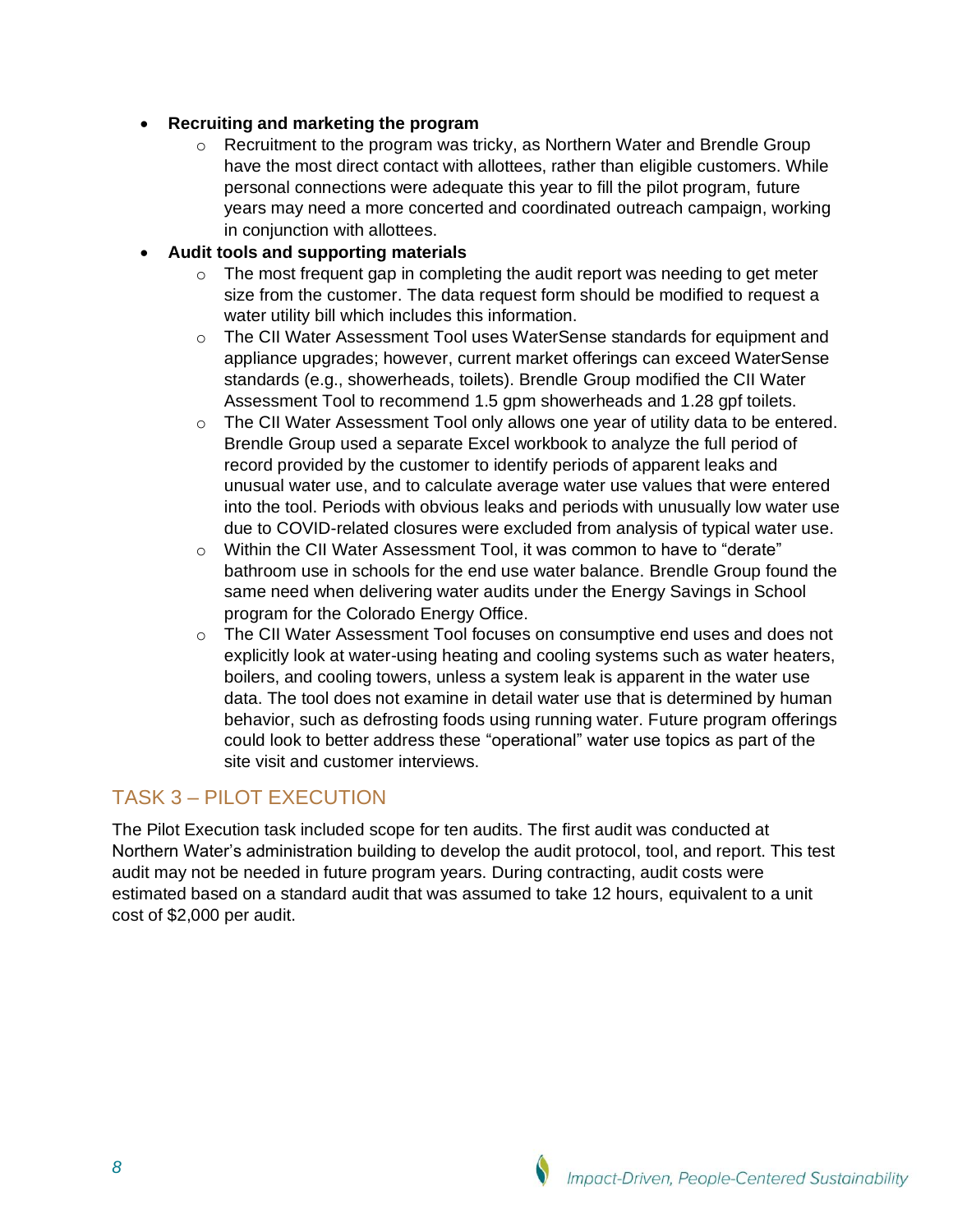# *OUTCOMES*

**[Table 2](#page-8-0)** contains a summary of metrics that describe the reach and impact of the pilot program.

<span id="page-8-0"></span>

| Table 2. Pilot Program Evaluation Metrics                                                                                      |
|--------------------------------------------------------------------------------------------------------------------------------|
| <b>Results</b>                                                                                                                 |
| 9                                                                                                                              |
| \$2,335 (includes cost to purchase and distribute<br>fixtures)                                                                 |
| 76-185                                                                                                                         |
| 1 office building<br>1 police department<br>6 schools<br>1 combined school/church                                              |
| Berthoud - 1<br>Greeley - 1<br>Loveland - 6<br>Longmont $-1$                                                                   |
| Range: 429,000 - 13,188,000<br>Total: 27,165,000<br>Average: 2,909,444                                                         |
| Range: 73,900 - 1,371,000<br>Total: 3,979,900<br>Average: 442,211                                                              |
| Range: 73,900 - 1,052,000<br>Total: 3,107,900<br>Average: 345,322                                                              |
| Range: 5-27%<br>Total: 11% (sum of water savings / sum of water<br>use)<br>Average: 16% (average of percent savings<br>values) |
| Range: \$200 - \$14,560<br>Total: \$35,830<br>Average: \$3,981                                                                 |
| 283                                                                                                                            |
| 65                                                                                                                             |
| 66                                                                                                                             |
| 845                                                                                                                            |
|                                                                                                                                |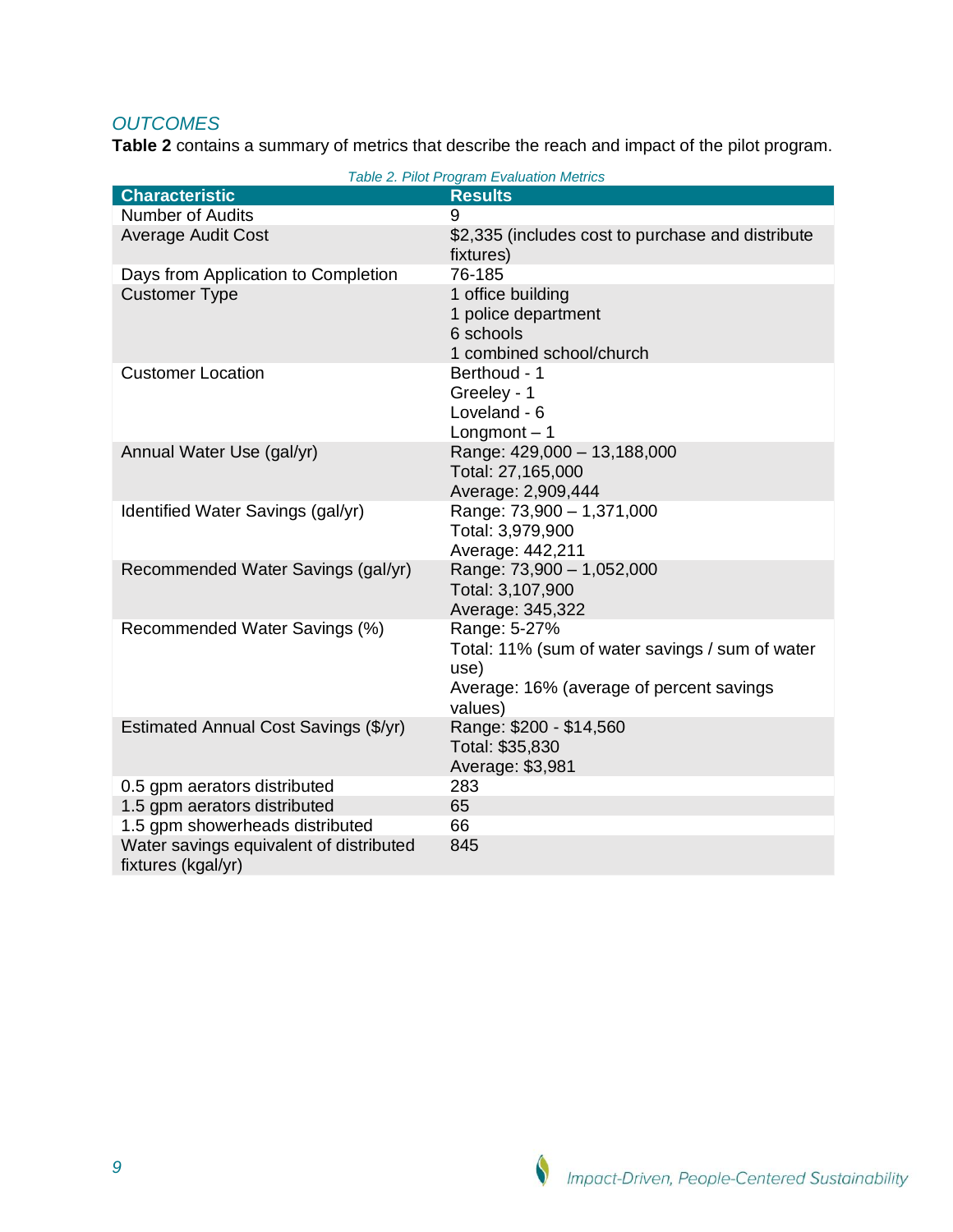Nine (9) of the ten (10) planned audits were delivered during the 2021 pilot program. Though two applicants were identified for the tenth audit, neither could be completed during the program period; both applicants were added to the 2022 waitlist.

The audit delivery costs averaged \$2,335 and represented labor expenses to conduct the full audit, from customer application to purchase and distribution of fixtures. These costs did not include hard costs for travel, as all audit locations were close to Brendle Group's offices.

Recommended water savings were about 80% of identified water savings. Water conservation measures were not recommended in the audit report if they did not result in significant water savings; if they had a long payback period; if there were infrastructure limitations; or if the implementation feasibility was otherwise deemed poor. Customers who implement all recommended measures are estimated to save \$200-14,560 (\$3,981 on average) per year from water, electricity, and natural gas savings combined.

The audits took 76-185 days to complete from the date of application to the date the final audit report was sent. The two steps in the process that seemed to take the longest were the customer fulfilling the data request and scheduling the site visit. Site visit scheduling delays originated from the customer (e.g., Thompson School District had bond improvements occurring in schools that delayed site visits).

Brendle Group distributed 414 water-saving devices through the pilot program to customers that will save 845 kgal/yr once installed.

## *LESSONS LEARNED & RECOMMENDATIONS*

Since fulfilling the data request appears to be a barrier, the data request form should be simplified in future years. For example, the request for building plans can be dropped for audits with an in-person site assessment and replaced with a check box confirming the customer or qualified representative will accompany the auditor through the site visit.

With the pilot program evaluation metrics presented in **[Table 2](#page-8-0)**, Northern Water could interview other water utilities that offer CII indoor audits to compare the approach, cost, outputs, and level of implementation support.

Aerators and showerheads should be installed during the site visit to simplify delivery of waterefficient fixtures and to ensure they are installed.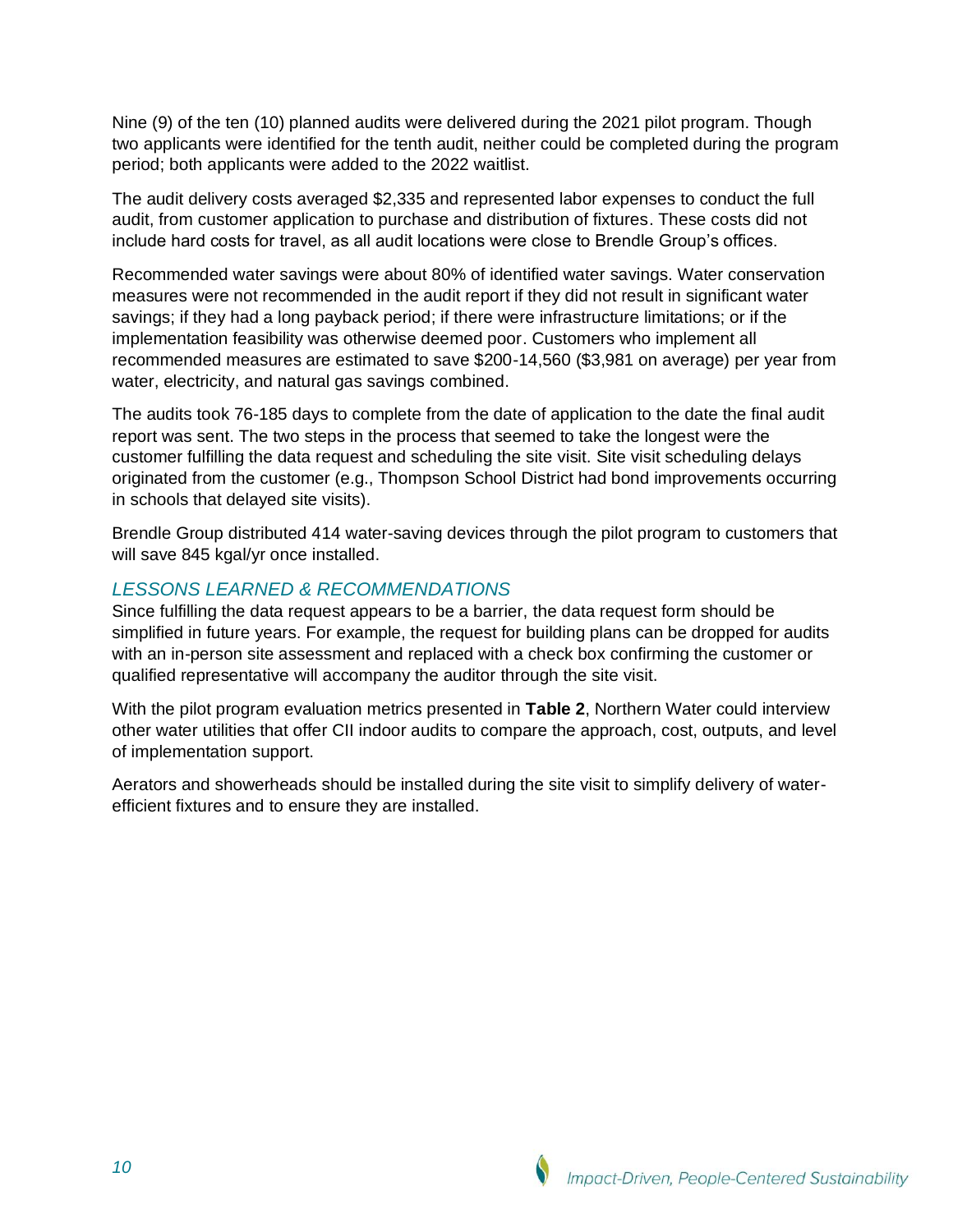# MARKET RESEARCH

<span id="page-10-0"></span>The following sections describe market research that was conducted during the pilot. **[Appendix](#page-29-0)  [F: Market Research](#page-29-0)** contains all data that were collected.

# ABOUT NORTHERN WATER'S ALLOTTEES

Northern Water's Regional Water Efficiency Programs have at least two benefits. First, the regional programs help fill market gaps where allottees are not offering their own conservation programs to customers in their services areas. Second, regional programs offer positive economies of scale in delivering consistent programs across larger geographic areas (rather than each allottee administering and delivering their own programs).

Brendle Group researched Northern Water's municipal and rural domestic allottees. The outcomes of this research were:

- Determining which allottees are public water systems that serve potable water to commercial and institutional customers that are eligible for the CII indoor audit program.
- Identifying allottees who may themselves be good candidates for program participation, based on their business function.
- Clarifying where Northern Water's CII indoor audit program fills a market gap in conservation program offerings.
- Identifying allottees who may be interested to form strategic partnerships with Northern Water to jointly market the program and recruit program participants. This strategic marketing and recruitment effort is recommended in addition to the marketing and outreach done during the 2021 pilot via Northern Water's stakeholder meeting (an annual event open to all allottees) and *ad hoc* outreach with allottees.
- Compiling a list of service providers that deliver CII indoor water audits.

## *FILLING MARKET GAPS IN CONSERVATION PROGRAMMING*

Forty-nine (49) of the 64 municipal and rural domestic allottees were found to be public water systems. Very few of these allottees currently appear to offer CII indoor audit programs:

- Boulder
- Fort Collins
- Greeley (based on their conservation website, though personal communications indicate the program has been dormant, and Greeley is looking to revive it in 2022)

Based on this research, Northern Water's program is indeed filling a market gap by making CII indoor audits available to commercial entities located within the service boundaries of 46 out of the 49 allottees that are public water systems.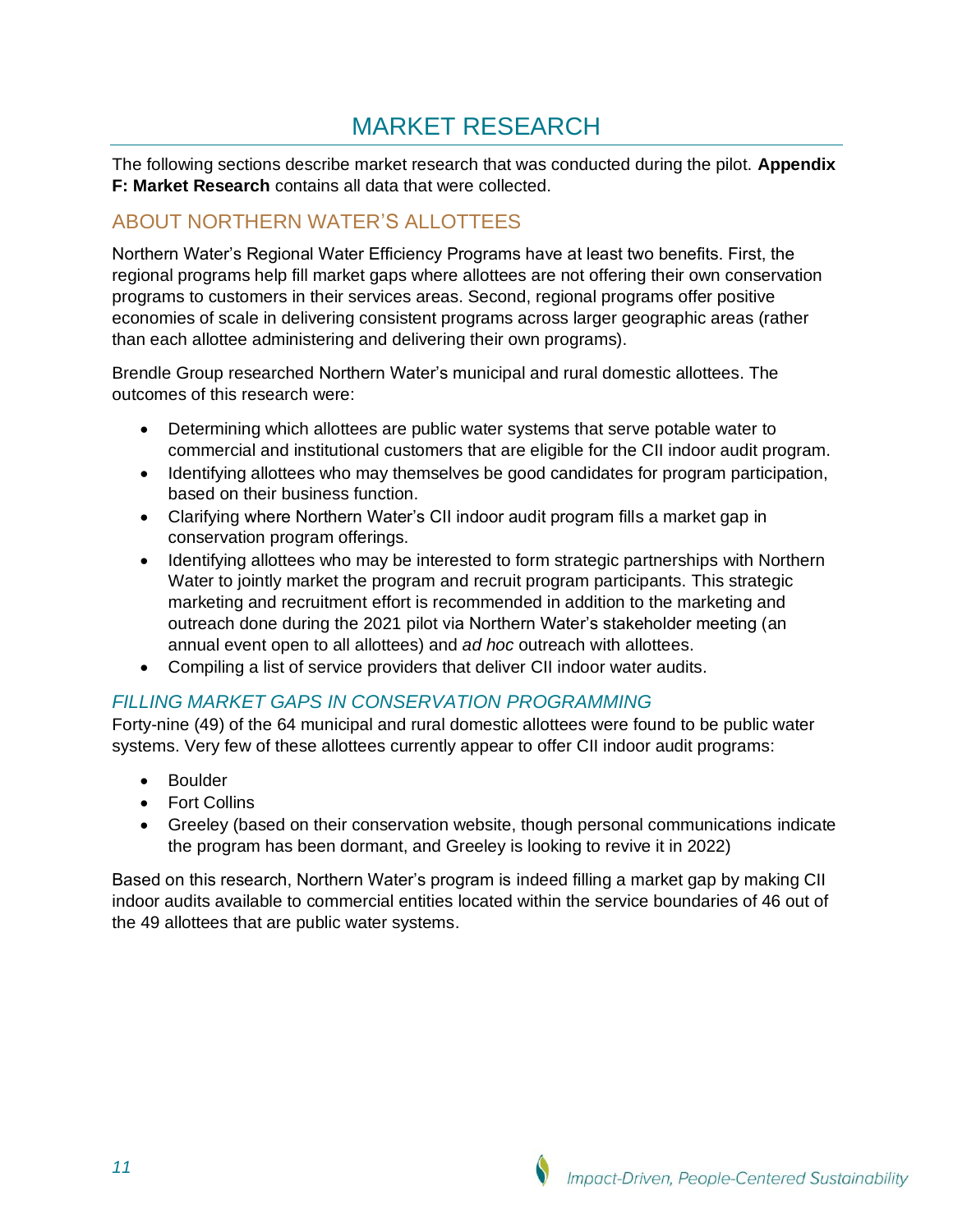## *FORMING STRATEGIC PARTNERSHIPS FOR PROGRAM MARKETING AND RECRUITMENT*

Allottees were categorized based on potential interest in supporting Northern Water's CII indoor audit program. This interest was subjectively assessed based on three factors: (1) how significant commercial water use is within the allottee's service area, (2) whether the allottee's water efficiency plan recommends CII indoor audits be offered as a future program, and (3) whether the allottee offers their own audit program already. Based on these factors, 15 allottees were identified that are recommended for approach by Northern Water to gauge interest in developing a strategic partnership to promote the program (**[Table 3](#page-11-0)**). The summary table does not include allottees who were assessed to have low potential interest in the program; full information is contained in **[Appendix F: Market Research](#page-29-0)**.

<span id="page-11-0"></span>

| <b>Allottee</b>   | <b>Allottee</b> | <b>Commercial</b>         | <b>Interest</b>   | Table 3. Allottees Prioritized for Strategic Program Marketing and Recruitment<br><b>Other Notes</b>                                                                                                       |
|-------------------|-----------------|---------------------------|-------------------|------------------------------------------------------------------------------------------------------------------------------------------------------------------------------------------------------------|
|                   | <b>Type</b>     | <b>Water Use</b>          | <b>Assessment</b> |                                                                                                                                                                                                            |
| <b>Broomfield</b> | Municipal       | $1,476$ ac-ft/yr<br>(13%) | Medium            | Water efficiency plan expresses interest                                                                                                                                                                   |
| Dacono            | Municipal       | 850 ac-ft/yr<br>(14%)     | Medium            | Water efficiency plan expresses interest                                                                                                                                                                   |
| <b>Estes Park</b> | Municipal       | 574 ac-ft/yr<br>(35%)     | High              | Water efficiency plan highlights that top<br>water users are almost all hotels and<br>indoor audits are of interest. Other top<br>users include schools and the medical<br>center.                         |
| Evans             | Municipal       | 788 ac-ft/yr<br>(15%)     | Medium            | Evans is launching their water<br>conservation program now, has decent<br>CII use, and has expressed interest in a<br>CII audit program.                                                                   |
| Fort Morgan       | Municipal       | 592 ac-ft/yr<br>(15%)     | Medium            | Water efficiency plan expresses interest                                                                                                                                                                   |
| Greeley           | Municipal       | 8,409 ac-ft/yr<br>(43%)   | High              | Participated in 2021 pilot; Looking to<br>restart commercial audit program; has<br>good rebates for implementation support                                                                                 |
| Longmont          | Municipal       | $2,533$ ac-ft/yr<br>(18%) | Medium/High       | Supported 2021 pilot. Not sure of status<br>of audit program with PACE in Boulder<br>County. Has good rebates available<br>through Efficiency Works.                                                       |
| Louisville        | Municipal       | 670 ac-ft/yr<br>(20%)     | Medium            | Water efficiency plan expresses interest                                                                                                                                                                   |
| Loveland          | Municipal       | 2,004 ac-ft/yr<br>(14%)   | Medium            | Water efficiency plan expresses interest<br>for largest commercial users. Has good<br>rebates available through Efficiency<br>Works.                                                                       |
| Lyons             | Municipal       | Unknown                   | Low/<br>Medium    | Sustainability Action Plan calls for<br>development of an audit program to<br>better understand commercial water use.                                                                                      |
| Superior          | Municipal       | 274 ac-ft/yr<br>(8%)      | Low/<br>Medium    | Relatively low CII use but interest<br>expressed in water efficiency plan for<br>audits for large water users. They are<br>listed by name and there are only a few,<br>so outreach could be very targeted. |

*Table 3. Allottees Prioritized for Strategic Program Marketing and Recruitment*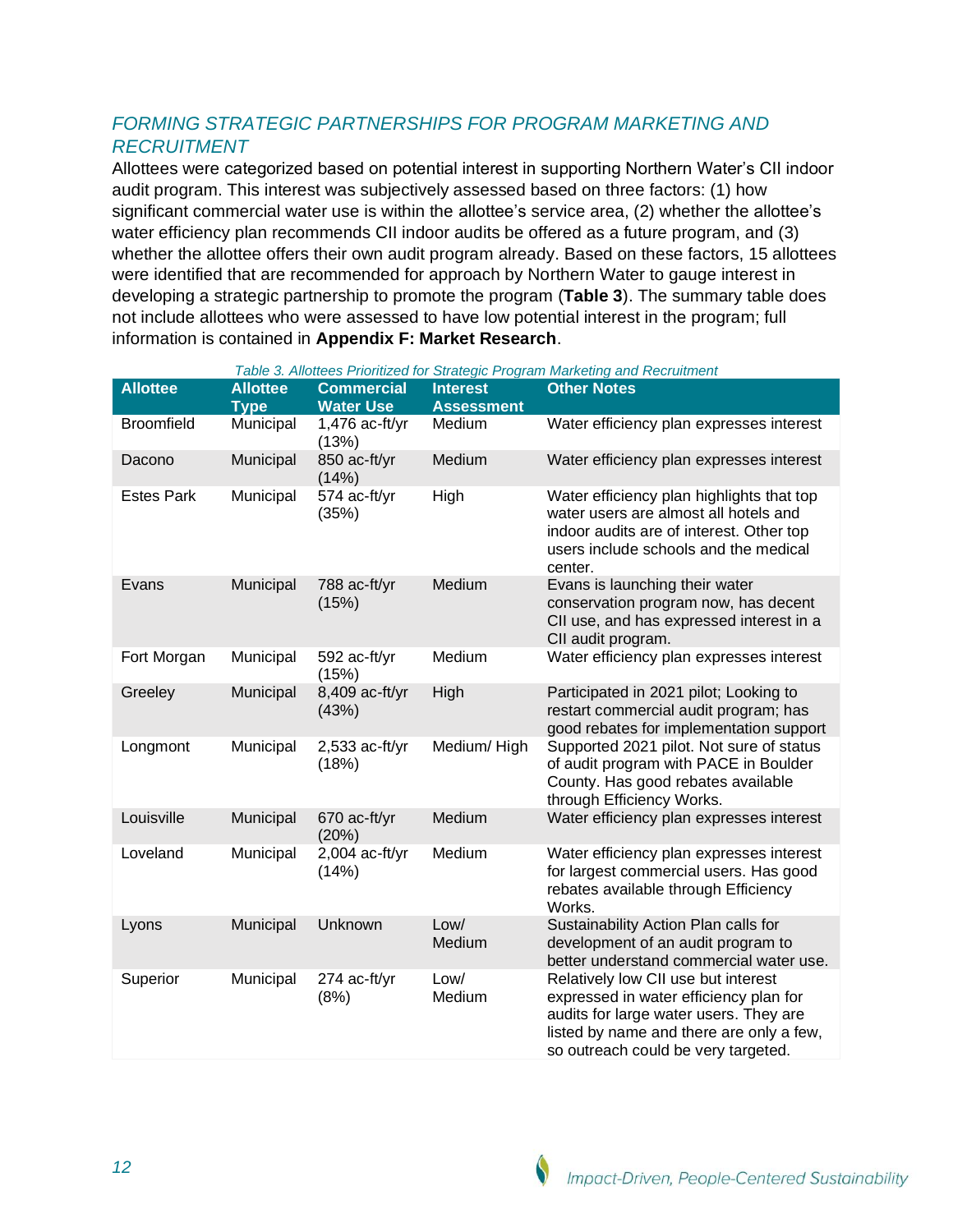| <b>Allottee</b>                                           | <b>Allottee</b><br><b>Type</b> | <b>Commercial</b><br><b>Water Use</b> | <b>Interest</b><br><b>Assessment</b> | <b>Other Notes</b>                                                                                                                                                                                                                                                                          |
|-----------------------------------------------------------|--------------------------------|---------------------------------------|--------------------------------------|---------------------------------------------------------------------------------------------------------------------------------------------------------------------------------------------------------------------------------------------------------------------------------------------|
| <b>Fort Collins-</b><br>Loveland<br><b>Water District</b> | Rural<br>Domestic              | $264$ ac-ft/yr<br>(6%)                | Low/<br>Medium                       | Relatively low non-residential water use<br>but some interest in the program is<br>expressed in the water efficiency plan,<br>though partnership with Fort Collins may<br>be a feasible program delivery pathway.                                                                           |
| Left Hand<br><b>Water District</b>                        | Rural<br>Domestic              | 427 ac-ft/yr<br>$(11\%)$              | Low/<br>Medium                       | Offered a CII indoor audit program<br>previously with Great Western Institute<br>but discontinued due to low participation;<br>water savings were judged successful.                                                                                                                        |
| Little<br>Thompson<br><b>Water District</b>               | Rural<br>Domestic              | $1,148$ ac-ft/yr<br>(17%)             | Low/<br>Medium                       | Decent CII water use coupled with some<br>interest in the program. water efficiency<br>plan lists office buildings and schools as<br>key commercial sectors.                                                                                                                                |
| Morgan<br>County<br>Quality<br><b>Water District</b>      | Rural<br>Domestic              | $1,148$ ac-ft/yr<br>(48%)             | Low/ Medium                          | Confused interest expressed. Seemingly<br>high non-residential use. Water<br>efficiency plan states that commercial<br>customers have financial incentive to<br>reduce their water use and this program<br>is deemed unnecessary, but then calls<br>for the District to perform 5 per year. |

## *RECRUITING ALLOTTEES TO PARTICIPATE*

Some of the rural and domestic allottees represent sites or campuses that themselves may be good candidates for program participation. Seven (7) allottees were identified for recruitment to the program based on the nature of their businesses (**[Table 4](#page-12-0)**).

*Table 4. Allottees Prioritized for Direct Program Participation*

<span id="page-12-0"></span>

| <b>Allottee</b>                                                                  | <b>Business Description</b>                                       |
|----------------------------------------------------------------------------------|-------------------------------------------------------------------|
| <b>Eden Valley Water Company</b>                                                 | Wellness campus                                                   |
| <b>Emissaries of Divine Light</b>                                                | Spiritual retreat campus                                          |
| Latter Day Saints, Corp of the Presiding<br>Bishop of the Church of Jesus Christ | Church/administrative offices                                     |
| Ptarmigan Acquisition, LLC                                                       | Country club/restaurant                                           |
| Resthaven Colorado LLC                                                           | If the allottee represents the funeral home,<br>not the cemetery. |
| <b>Woodward Governor</b>                                                         | Offices/manufacturing                                             |
| <b>YMCA of the Rockies</b>                                                       | Restaurants/church/lodging                                        |

### *IDENTIFYING VENDORS THAT PROVIDE CII INDOOR AUDIT SERVICES*

Few service providers that provide CII indoor audit services were identified:

- [Partners for a Clean Environment \(PACE\)](https://www.pacepartners.com/for-businesses/) serves Boulder County, indoor water assessments seem to be bundled within sustainability assessments.
- Great Western Institute could not find a website, may no longer be active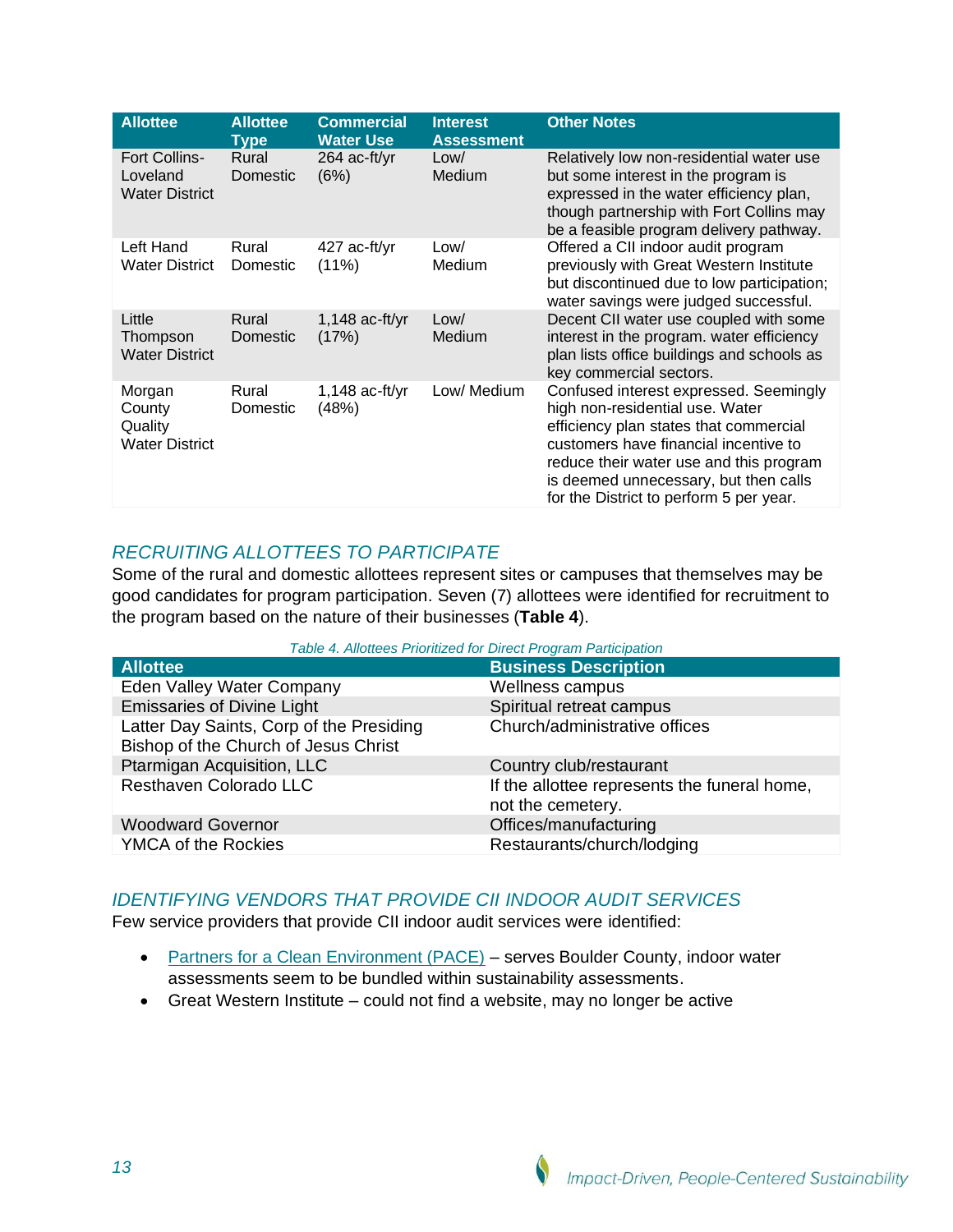# ABOUT CUSTOMER SEGMENTS

Ultimately, Northern Water must recruit commercial customers (e.g., hotels, schools, office buildings, municipal buildings, restaurants, and retail stores, based on program eligibility) to participate in the CII indoor audit program. Brendle Group estimated the number of businesses located within the service boundaries of the municipal allottees, using publicly available websites (**[Table 5](#page-13-0)**).

<span id="page-13-0"></span>

| <b>Business</b><br><b>Type</b> | <b>Estimated</b><br><b>Number</b> | <b>Data Source &amp; Notes</b>                                                                                                                                                                                                                                                                                                                                                                                                                                                                                                                                                               |
|--------------------------------|-----------------------------------|----------------------------------------------------------------------------------------------------------------------------------------------------------------------------------------------------------------------------------------------------------------------------------------------------------------------------------------------------------------------------------------------------------------------------------------------------------------------------------------------------------------------------------------------------------------------------------------------|
| <b>Hotels</b>                  | 176                               | <b>Kayak Hotel Search</b><br>Search by City, State<br>Click check box for "< City Name> Properties Only"<br>Unselect rental properties<br>$\bullet$<br>Use property count in hotels dialog box                                                                                                                                                                                                                                                                                                                                                                                               |
| <b>Schools</b>                 | 827                               | <b>GreatSchools.org Search</b><br>Search by City, State<br>$\bullet$<br>Select "Schools in < City Name>, CO" in search<br>$\bullet$<br>dropdown<br>Use school count in results dialog box                                                                                                                                                                                                                                                                                                                                                                                                    |
| <b>Restaurants</b>             | 2,211                             | <b>Yelp search</b><br>Enter "Restaurants" into the Find dialog box<br>$\bullet$<br>Enter City, State into the Near dialog box<br>$\bullet$<br>Check the mapped extent of search results - adjust<br>$\bullet$<br>distance criteria if needed to better align with City<br>boundaries<br>Navigate to the last page of results and use the number<br>$\bullet$<br>of returned results<br>Note: It appears that Yelp will return a maximum of 240<br>$\bullet$<br>results, so results for Fort Collins, Greeley, and<br>Longmont are reported as 240+ in Appendix F:<br><b>Market Research.</b> |

| Table 5. Estimated Business Count by Customer Type |  |  |  |
|----------------------------------------------------|--|--|--|
|                                                    |  |  |  |

Reliable, publicly available, free databases were not identified for office buildings, municipal buildings, and retail shops. It may be possible to extract this information from County assessor databases, but that effort was beyond the scope of this effort.

**[Appendix F: Market Research](#page-29-0)** contains the business counts for each allottee, as well as more detailed information extracted from water efficiency plans where available.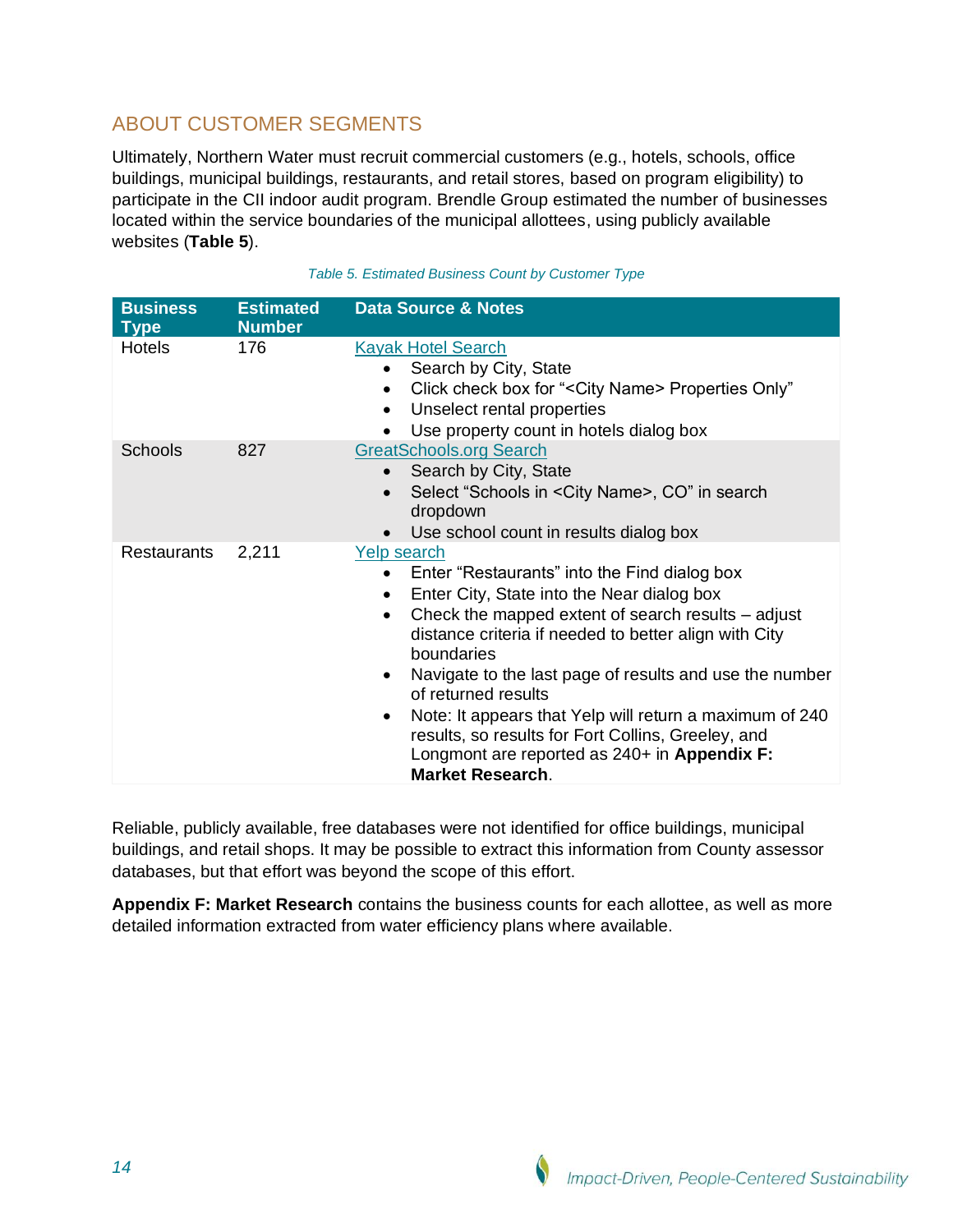# <span id="page-14-0"></span>CONCLUSIONS AND ADDITIONAL RECOMMENDATIONS FOR FUTURE YEARS

The 2021 pilot program was successful in demonstrating that meaningful water savings potential exists in the commercial indoor sector. If Northern Water continues to offer this program in future years, the program could be expanded to add new elements, including:

- **Monitoring & Verification:** Checking back with program participants to determine which water measures were implemented and to gather water use data to assess how actual water savings compare to estimated water savings.
- **Customer Satisfaction Survey:** A customer satisfaction survey could be useful to help hone the program offering and to solicit testimonials and content that could be used to develop case studies and help recruitment.

# *REFERENCES*

<span id="page-14-1"></span>Northern Water. (2021). *Colorado-Big Thompson Project*. Retrieved Nov 12, 2021, from https://www.northernwater.org/Home/Page/ce5e78af-35f1-40fb-b4b7-8334a1c394fb

US Bureau of Reclamation. (n.d.). *Colorado-Big Thompson Project*. Retrieved Nov 12, 2021, from Projects and Facilities: https://www.usbr.gov/projects/index.php?id=432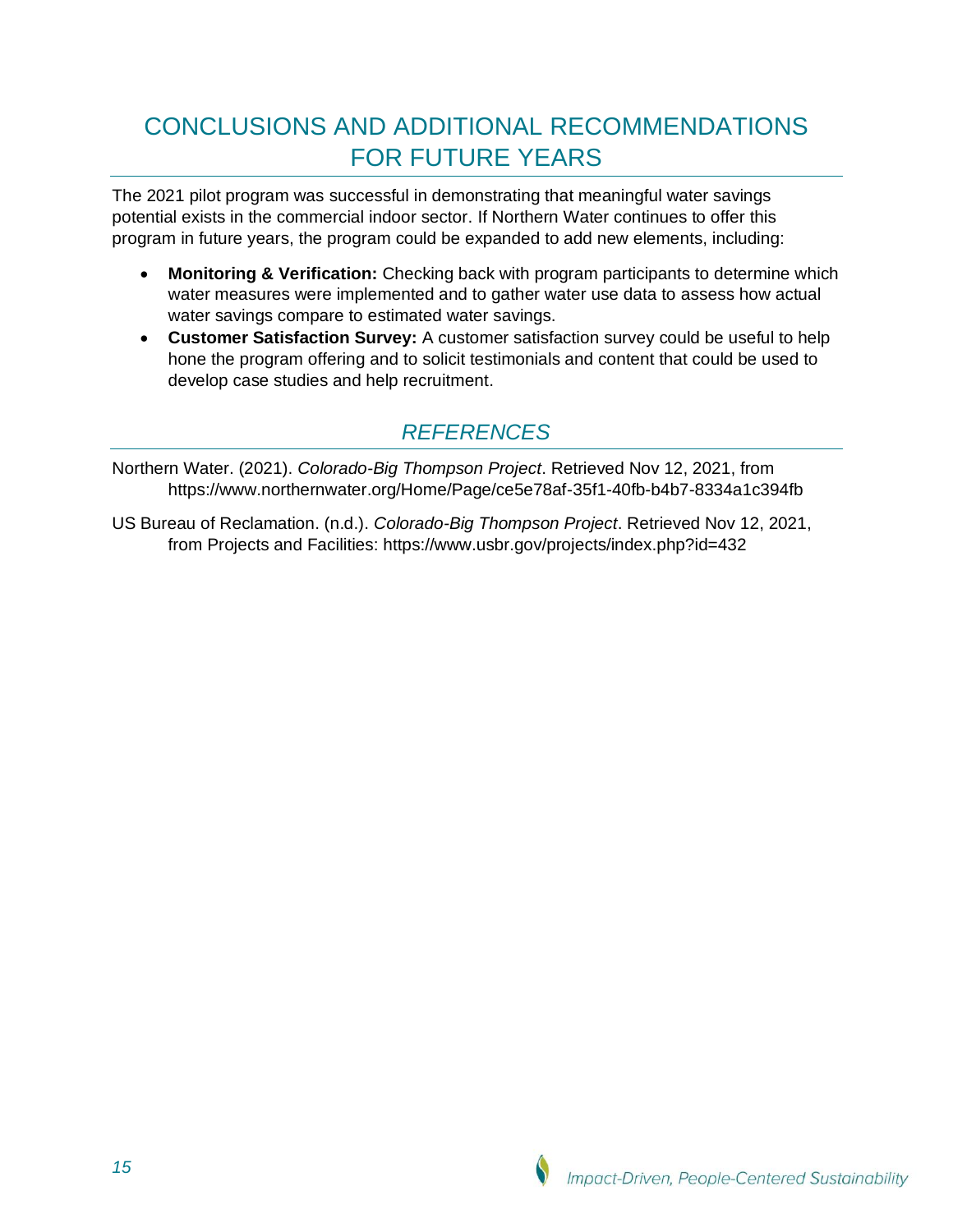# APPENDIX A: SCOPE OF 2021 PILOT PROGRAM

# <span id="page-15-0"></span>TASK 1. PROJECT KICKOFF AND MANAGEMENT

Under Task 1, Brendle Group will kick off the project with Northern Water, hold monthly coordination calls for the duration of the project (assumed to be six months), and submit monthly invoices.

# TASK 2. PILOT DESIGN AND PREPARATION

Under Task 2, Brendle Group will work with Northern Water's Water Efficiency Department to confirm the pilot design, including the elements and assumptions described below:

- **Scope of program services:** This pilot program is intended to provide indoor water audit services to commercial and institutional customers. Industrial customers and outdoor irrigation use are assumed not to be included in this program.
- **Geographic locations being served:** Any CII customer served by one of Northern Water's allottees will be eligible for the pilot program. Northern Water is particularly interested to expand services to some of the northeastern counties such as Morgan and Sedgwick.
- **Types of customers being served:** Any CII customer served by one of Northern Water's allottees could be eligible for the program. Previous research has identified CII customer types that tend to be common across service areas (auto/auto service, eating/drinking places, health care facilities, lodging, office buildings, religious buildings, retail outlets, retirement/nursing homes, schools, and warehouses). To demonstrate success, the pilot program should focus on one customer segment with high water use and facilities that include a large number of fixtures and appliances, large water features like pools, and kitchen and laundry facilities. Brendle Group therefore proposes to focus the pilot program on hotels.
- **Audit delivery method and protocol:** Given the uncertainty and limitations that come with the COVID-19 pandemic, Brendle Group proposes to deliver the audits remotely to demonstrate the cost-effectiveness of delivering services to CII customers and to take advantage of technology (videoconferencing) and data (smart meter) capabilities and innovations. The remote audit is proposed to include: 1) a customer data request, 2) analysis and draft recommendations, 3) a virtual meeting/walk through of the facility with the customer, and 4) a recommendations report and meeting with the customer. Brendle Group will develop an audit protocol that covers each of these steps in more detail.
- **Marketing and outreach materials and recruitment plan:** Given the size of the proposed pilot, developing marketing and outreach materials may not be necessary at this time. Marketing and outreach may instead be more effective delivered through a presentation at Northern Water's water efficiency workshop proposed for Jan 2021 or through e-mailed outreach to allottees. Whatever the approach, Brendle Group has scoped a supporting role to aid Northern Water in these efforts.
- **Tool selection and preparation:** Brendle Group intends to use the CII Water Assessment Tool developed by Brendle Group, Boulder, and Colorado WaterWise. Brendle Group has included minimal scope to make minor changes to the tool, such as changing WaterSense standards if needed. Brendle Group may consider using other freely available tools where available if better suited to a particular customer segment.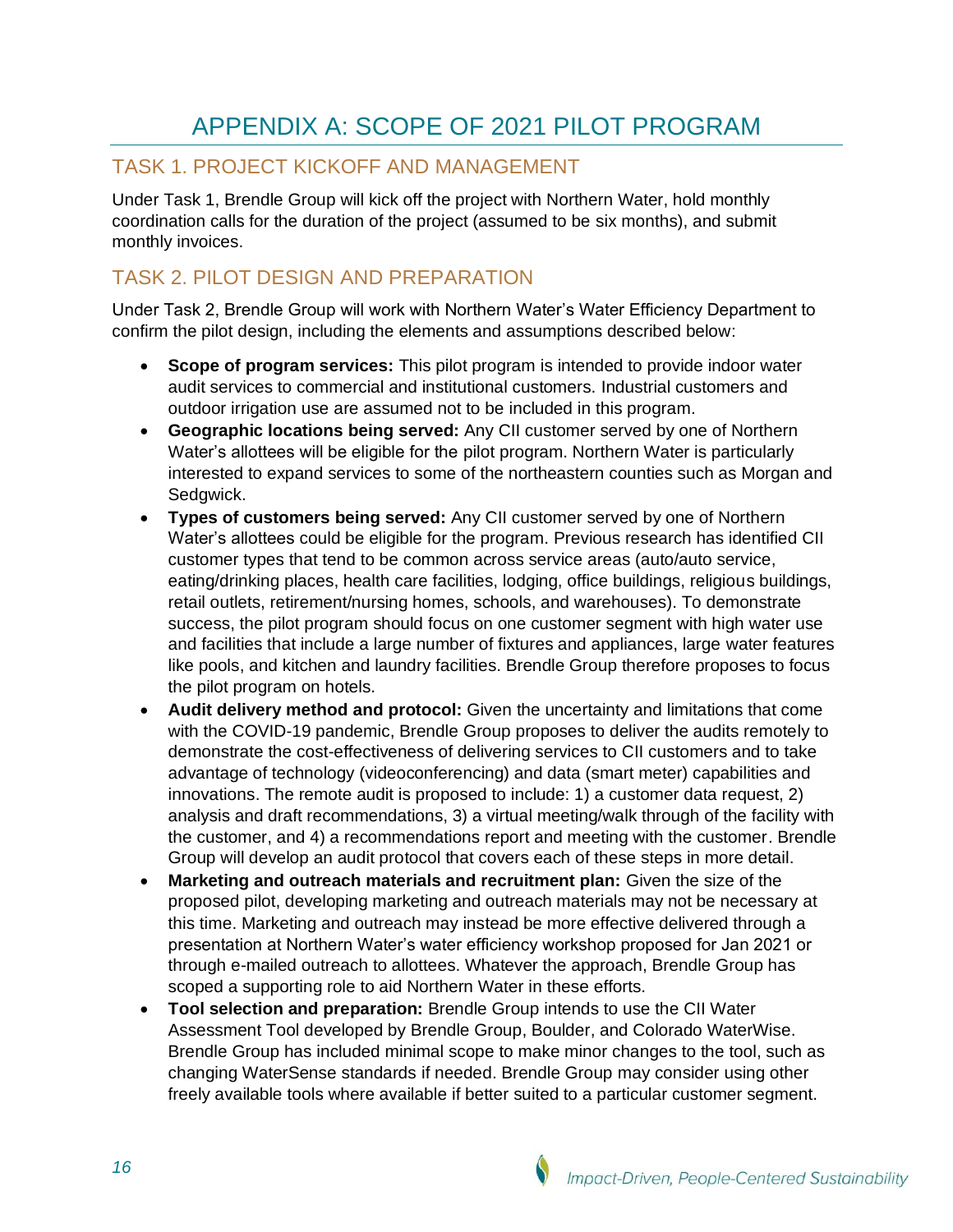# TASK 3. PILOT EXECUTION

Under Task 3, Brendle Group anticipates delivering seven water audits, one of which will take place at Northern Water's administrative building in Berthoud to test the audit protocols and tools. The audits will be billed based on actuals hours worked and actual expenses incurred (if applicable), but for cost estimation purposes, a standard audit was assumed to include the following:

- **Step 1: Data request:** 1 hour of technical time to request and receive data.
- **Step 2: Data analysis and draft recommendations:** 6 hours to analyze data and develop draft recommendations.
- **Step 3: Virtual meeting/walk through with the customer:** 1 hour of administrative time to schedule plus 4 hours to conduct the walk through.
- **Step 4: Final recommendations report and customer follow-up:** 4 hours of technical time to prepare the report, have a follow-up consultation with the customer including a feedback survey, and aggregate the audit reports into the reporting needed by Northern Water.

# TASK 4. PILOT EVALUATION REPORT

Under Task 4, Brendle Group will prepare a technical memorandum that includes recommendations for program continuation and/or expansion. The technical memo will attempt to quantify by customer type the potential number of customers and water savings in Northern Water's service area, as well as recommendations for improving program delivery and outcomes based on the pilot. The audit tool, protocol, and summary of audits delivered through the pilot program will be delivered as attachments to the memo.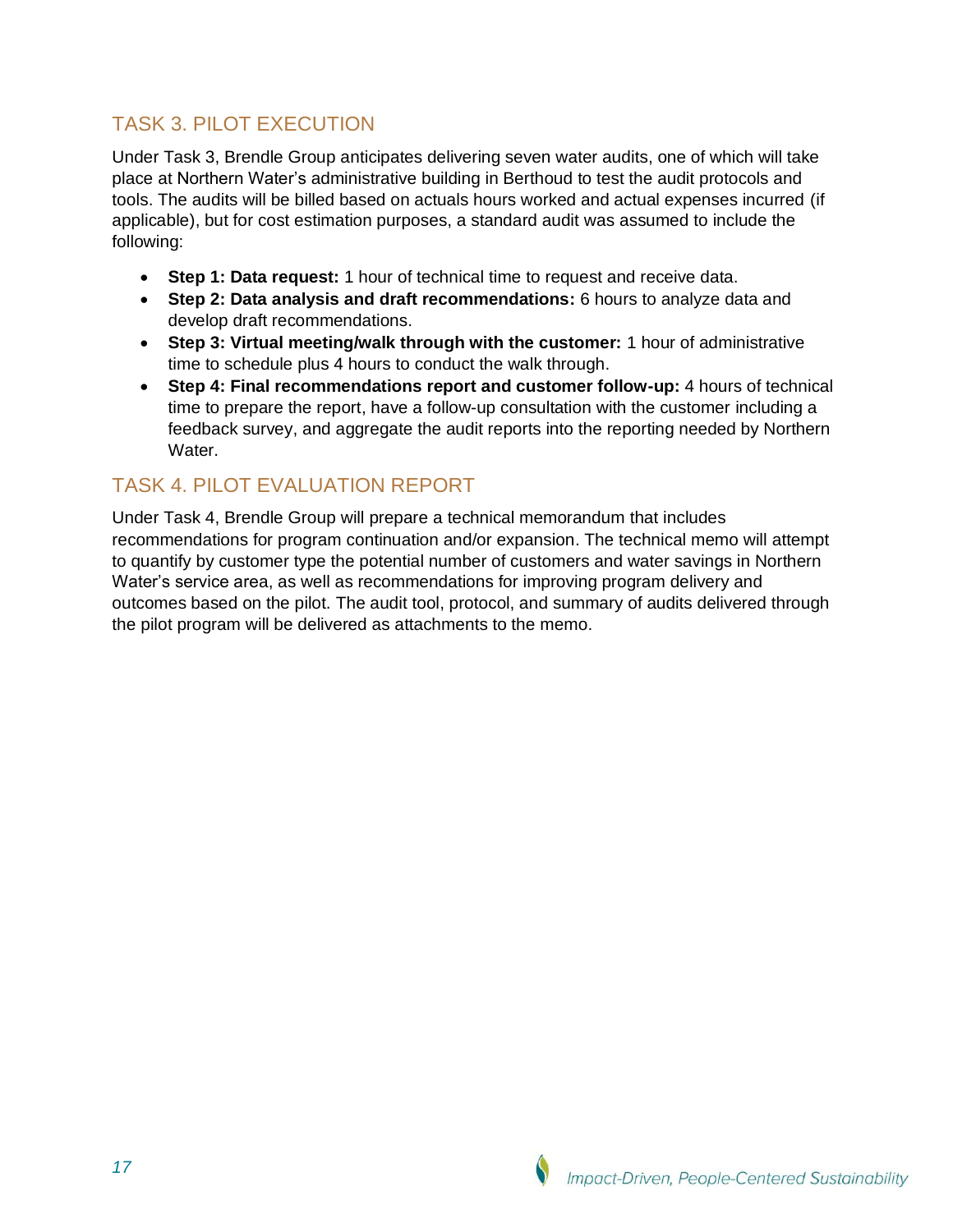# APPENDIX B: AUDIT TRACKING WORKBOOK

<span id="page-17-0"></span>*The audit tracking workbook is included in a separate Excel workbook.*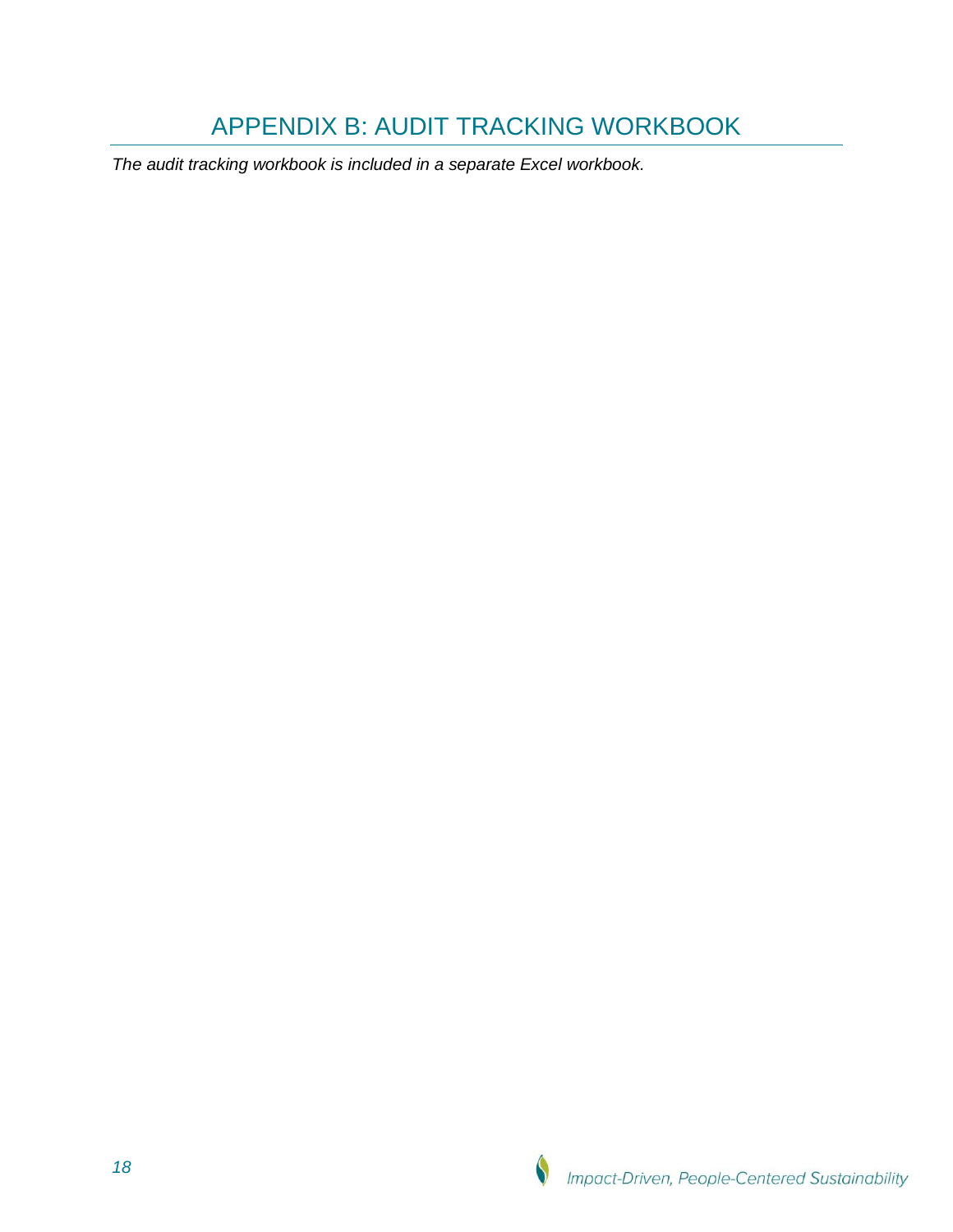# <span id="page-18-0"></span>APPENDIX C: STAKEHOLDER MEETING PRESENTATION

*The stakeholder meeting presentation is included in a separate PowerPoint file.*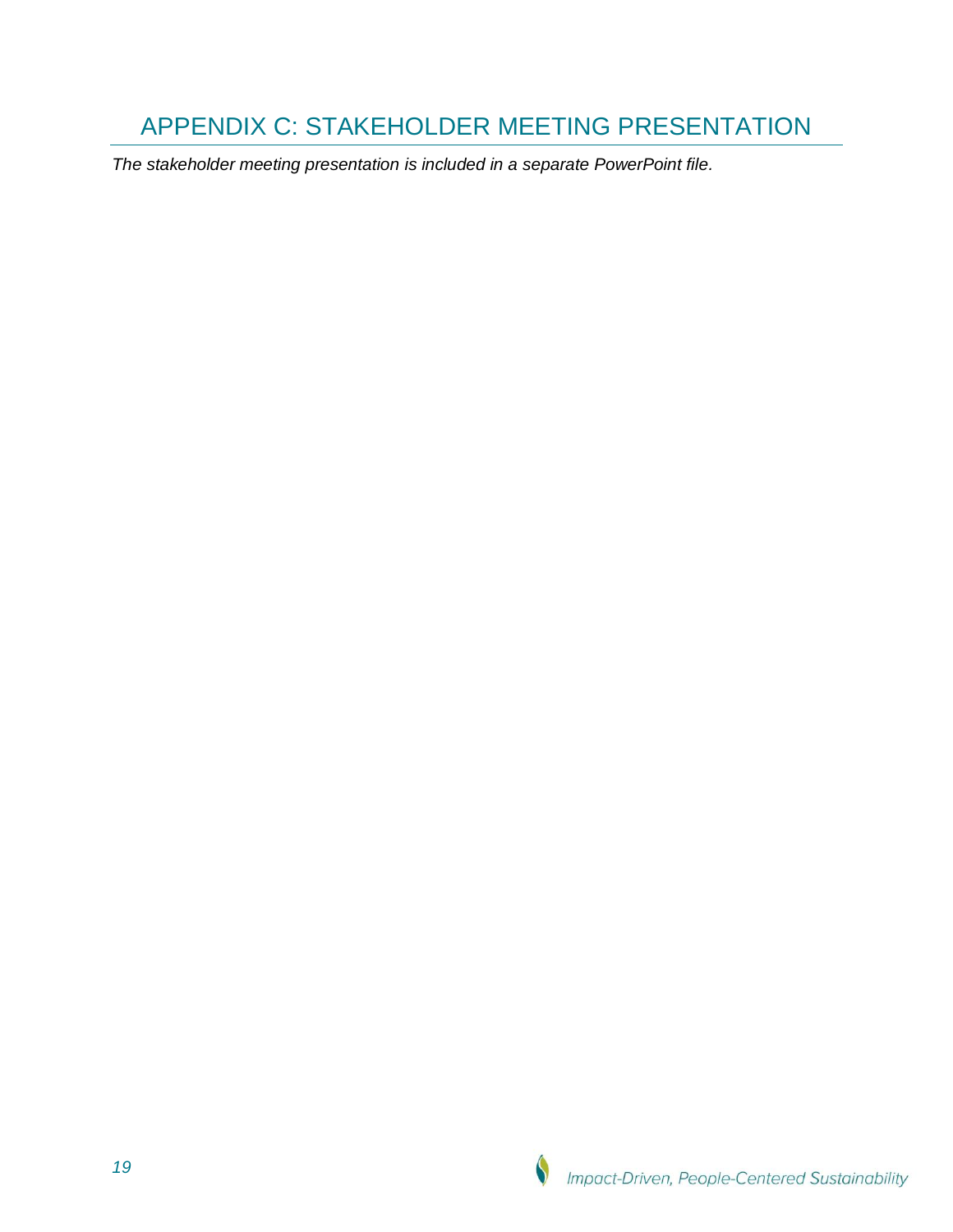# APPENDIX D: AUDIT TOOL

<span id="page-19-0"></span>*The audit tool is included in a separate Excel workbook.*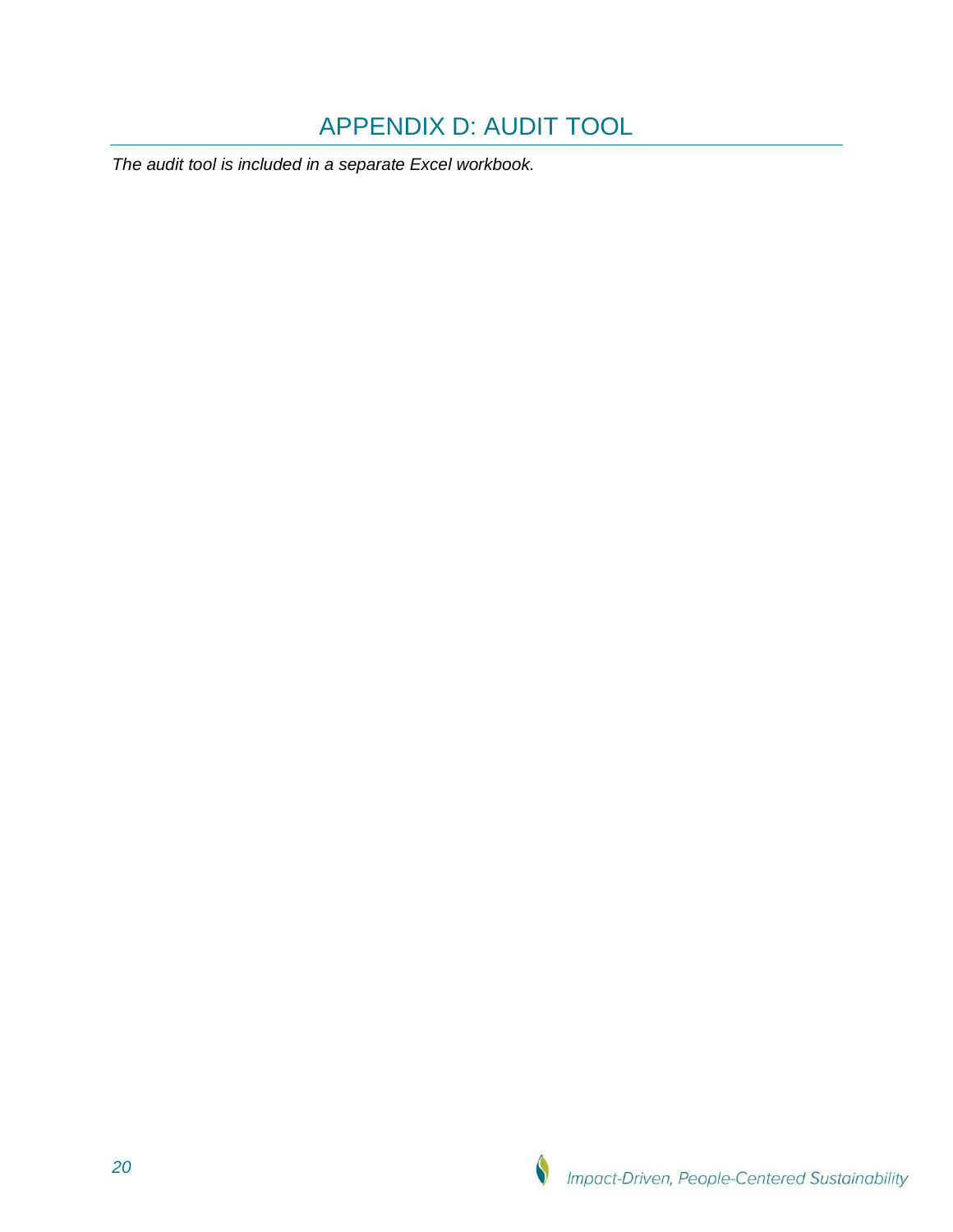# APPENDIX E: AUDIT MATERIALS

## <span id="page-20-0"></span>SITE PACKING LIST

- Clip board with fixture inventory/water audit template and pen
- Site floorplan, if available
- List of outstanding data questions, including historical water use graph for review
- Audit application materials for reference
- Flow bag
- Flashlight
- Camera
- Multi-purpose tool (not used regularly, just in case)
- COVID-related safety items
	- o Hand sanitizer
	- o Thermometer
	- o Face masks

# ON-SITE CHECKLIST

- 1. Read & sign COVID safety page including that we have taken temps and the onsite safety rules we agree to adhere to
- 2. Sit down discussion
	- a. Laptop to fill out any missing data
	- b. Discuss what we want to look at on site
	- c. Get a site map if applicable (fire egress maps work well) to mark location of equipment
- 3. Go look at equipment and fixtures and take measurements
- 4. Review logged building automation system (BAS) data if applicable

# ON-SITE SAFETY PLAN

Brendle Group is committed to meeting our contractual commitments while serving our customers safely and with the protection of our employees and customers as top priorities. We acknowledge that safety requirements vary when serving commercial end users, based on local municipal requirements, business functions, number of employees, public interface, facility conditions, and leadership enforcement of safety requirements. We also acknowledge it may be easier for some employees than others to perform site-based services depending on their health history, risk profiles, and other personal circumstances. This safety plan provides flexibility in assisting the employee and Brendle Group in determining whether a site visit can be performed safely and how to perform services safely before, during and after the site visit. We assume if a site-based service is requested, all participants in that site-based service accept these terms and will abide by the requirements described herein. These safety measures described below will be in effect until further notice.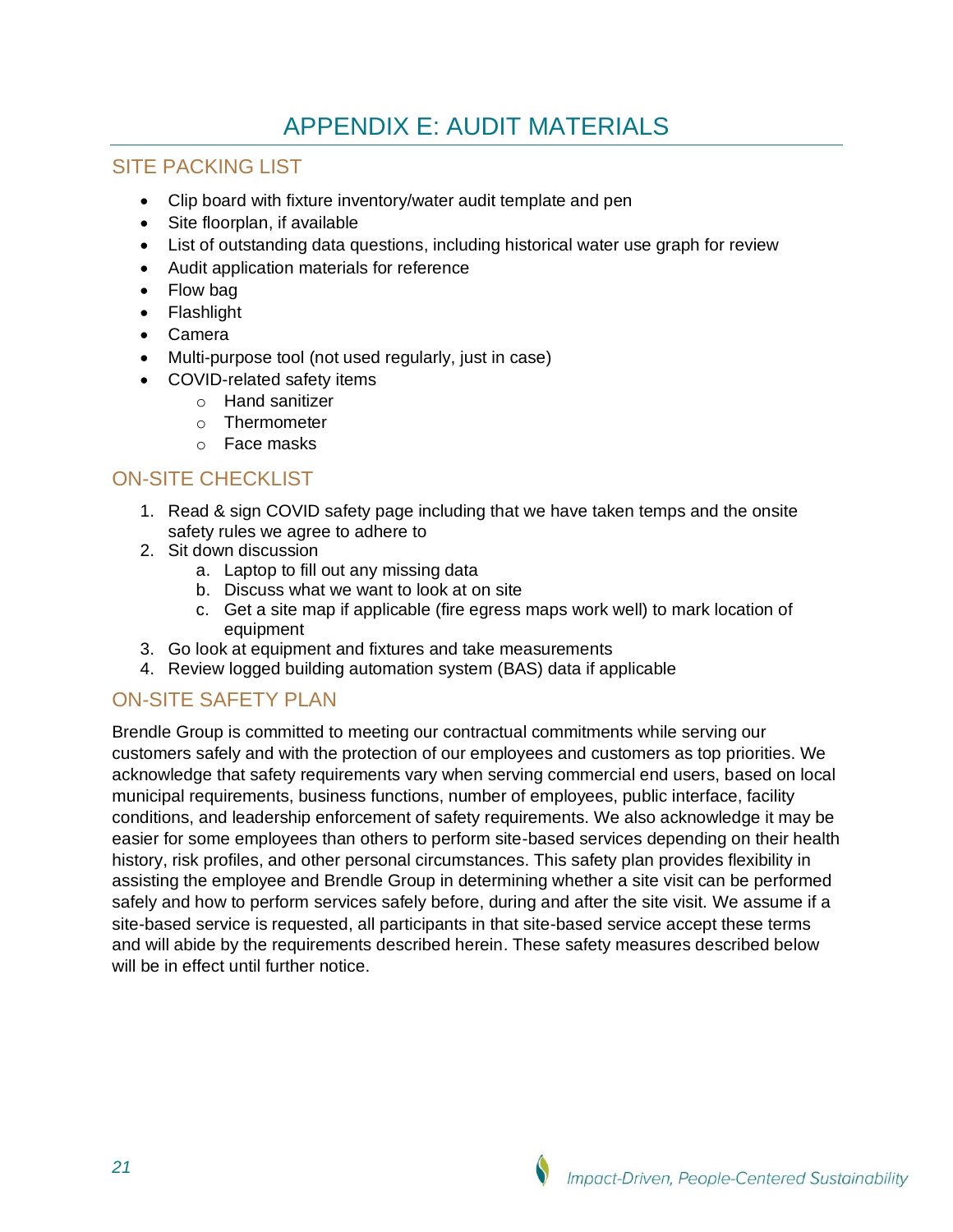## *SYSTEM OF SAFETY PROTOCOLS*

*Multiple levels of government result in a system of safety protocols. The following image illustrates the elements to be considered by audit personnel when deciding if an audit can safely be delivered in person and what rules apply.* 



## *PROPOSED SAFETY PLAN FOR ON-SITE VISITS*

In preparation for potential on-site verifications of work performed in coordination with current contractual agreements with Northern Water, Brendle Group has compiled recommendations to remain safe while conducting fieldwork.

Brendle Group employees will not perform a site visit if they, or individuals they meet with on site:

- 1. Have traveled within the past 7 days via airplane or cruise ship. This restriction is waived for people who are fully vaccinated, defined as at least 2 weeks have elapsed since the final vaccine dose has been administered; or
- 2. Have tested positive for COVID-19 (or have had close contact with someone who has) within the past 14 days, where close contact is defined as within 6 feet for more than 15 min; or
- 3. Are exhibiting one or more COVID-19 symptoms (or have had close contact with someone who is) within the past 14 days. Symptoms include fever, cough, shortness of breath, fatigue, muscle aches, headache, loss of taste or smell, sore throat, congestion, nausea, and/or diarrhea.

Once the 7-day period has passed and all individuals that attend the site visit pass the above criteria, site visits may be held following our safety guidelines below.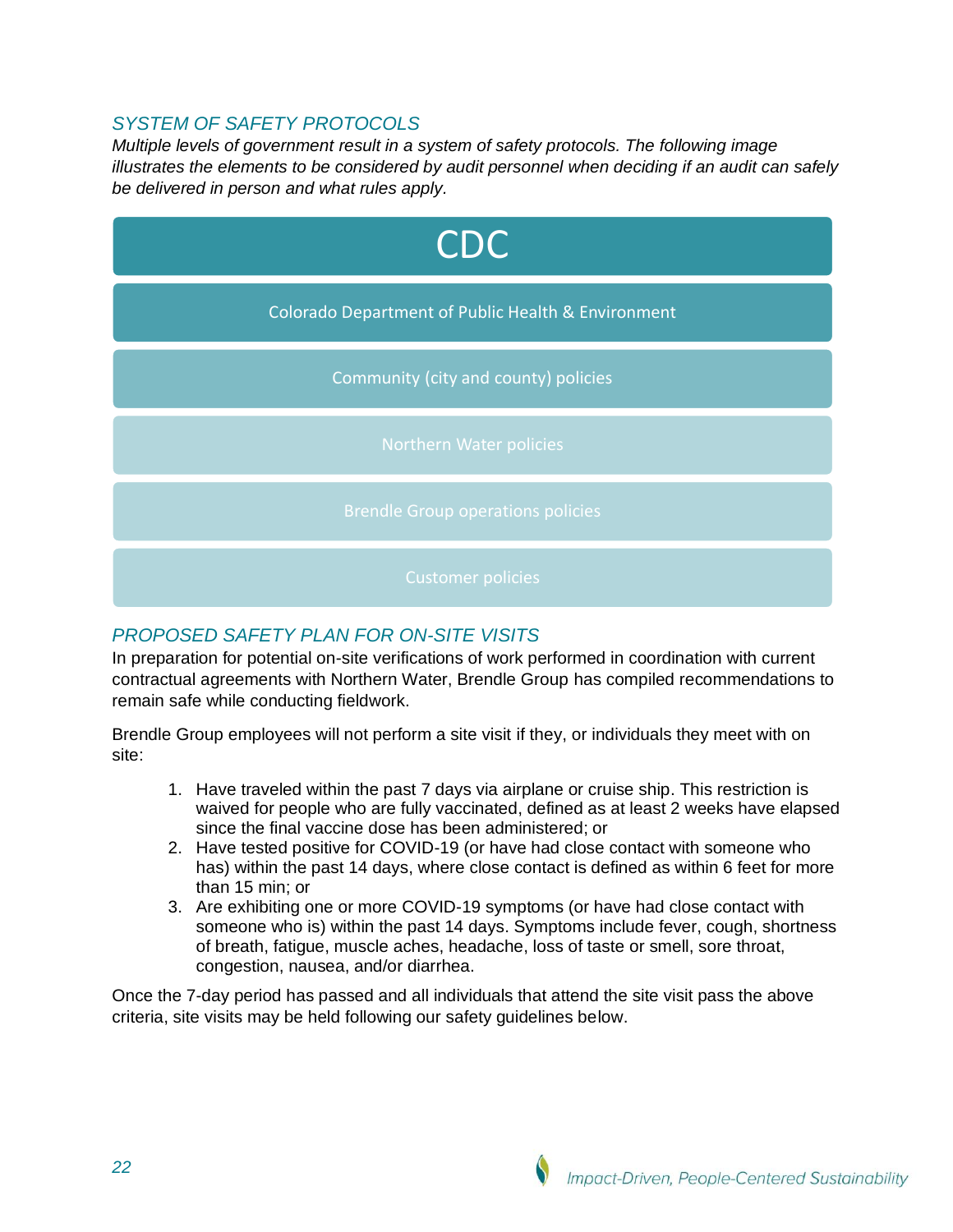## *BEFORE THE VISIT*

In advance of a site visit, several questions and documentation should be considered in preparation. A site visit should be determined appropriate before taking steps to prepare.

#### *Is a site visit appropriate?*

Brendle Group will evaluate each site visit against the following statements. If a site visit does not align with all statements, Brendle Group may, at its complete discretion, postpone or cancel it.

- Individuals attending the site visit must meet the three COVID-19 evaluation criteria above
- Site visit is allowed by current federal, state and local rules
- Site visit is allowed by Northern Water with an approved vendor safety plan and no current restrictions in place
- Site visit is allowed by Brendle Group current safety plans
- Site visit is allowed by business customer safety plans
- Site visit is allowed by safety plans from any other organizations included in the site visit
- Site visit is essential or preferred to meeting customer service needs
- Site visit is time sensitive and cannot be postponed without adverse impacts

#### *What steps should be taken to prepare?*

Once a site visit is deemed appropriate, Brendle Group employees should follow these steps to prepare the needed documentation and materials.

- Discuss any required safety documentation from the organizations involved that must be reviewed, filled out and submitted prior to the visit
- Limit site visit to only essential personnel
- Review updated safety guidelines from local, state, and federal agencies
- Gather personal protective equipment (including a face covering), hand sanitizer and documentation needed for the visit
- Plan and discuss how to minimize contact by reviewing equipment locations, access points, and safety protocols with the parties involved.
- Gather contact information from all individuals going on the site visit
- Complete as much preparation work remotely prior to onsite visit

### *DURING THE VISIT*

During a site visit, the following precautions must be taken throughout the visit. If health and safety become a risk while on site, the site visit may be terminated at any time.

- On the day of the visit, do a screen for symptoms etc. and confirm the list of people at the site visit with contact information for contact tracing if needed later.
- Transportation to and from the site visit must be at 50% vehicle occupancy, must maximize distance between passengers, windows are to remain open, and ventilation increased
- Limit indoor meetings to less than 10 people with social distancing rules and mask enforcement in place
- All individuals (including auditors and customers) involved in the site visit must wear a mask to cover their noses and mouths during transit and during all meetings
- Minimize direct contact with others and maintain a minimum 6-foot social distance wherever possible
- Avoid sharing materials and supplies used in the field such as measurement equipment
- Wash hands when possible, and use hand sanitizer frequently
- Avoid touching your face
- Avoid coming into contact with building exhaust or exhaust vents
- Sanitize on-site equipment
- Stop work immediately if your health or safety is at risk, or if safety protocols are not followed by anyone involved

### *AFTER THE VISIT*

Take the following action after a site visit.

- Wash hands using CDC guidance as soon as possible after departing the site
- Sanitize all equipment that was taken to the site, including high-contact surfaces in vehicles
- Monitor and report any COVID symptoms experienced within 14 days to Brendle Group leadership and to Northern Water's project manager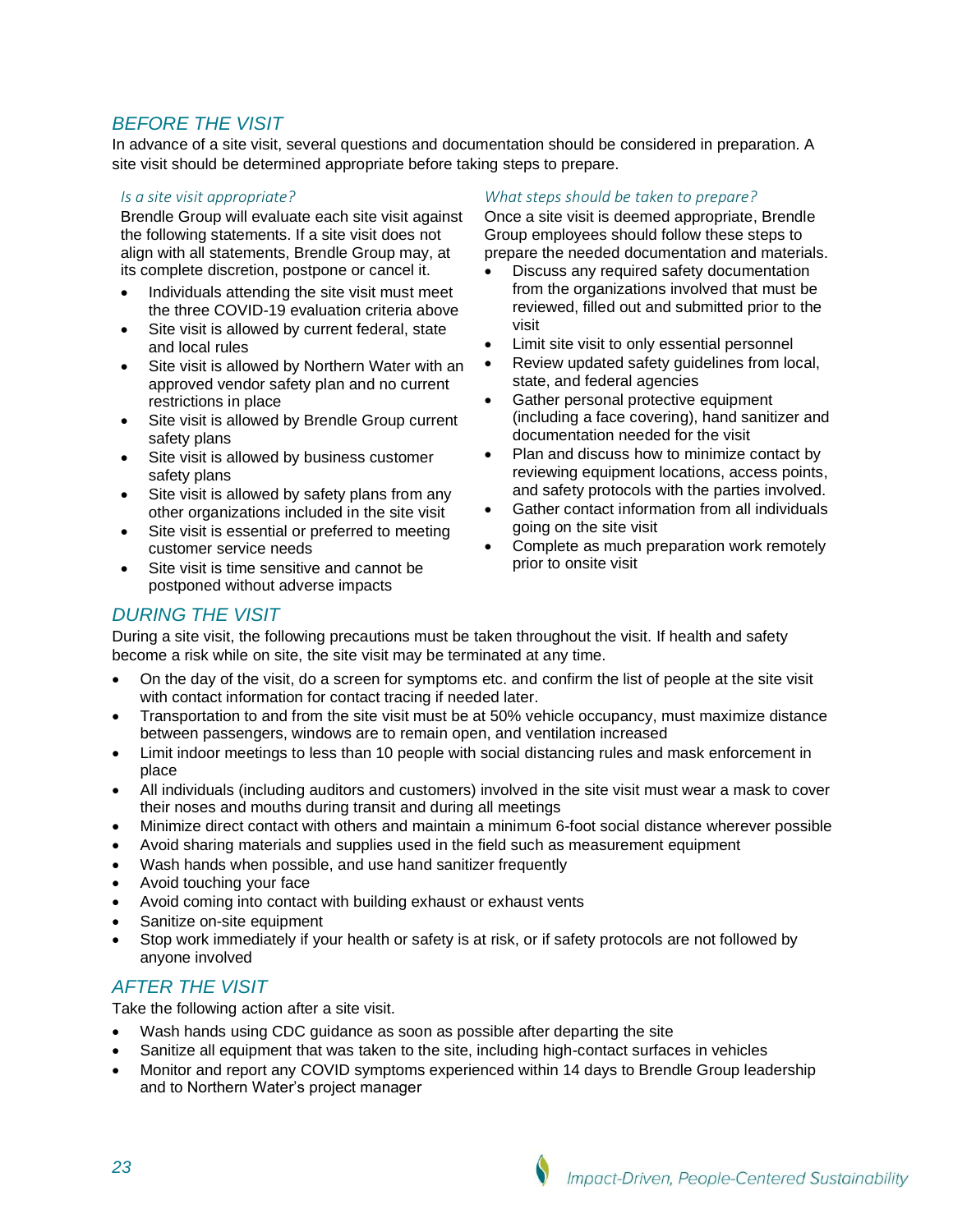# DATA RELEASE AND LIABILITY WAIVER

### **Pilot CII Participant**:

(Company Name)

#### **Participant Address:**

(Full Address)

#### **Water Provider(s)**:

(Water Provider Name(s))

### *WATER RECORDS RELEASE*

Thank you for participating in the Northern Water pilot audit program for commercial, institutional, and industrial (CII) users. Brendle Group, on behalf of Northern Water, will be conducting both remote and on-site water audits. We will be requesting data directly from you, the end user, and may be additionally required to collect data from your water provider(s). In addition, as part of this pilot program, we or Northern Water will be potentially monitoring water usage over the next several years as well. The information will be used to demonstrate trends or benefits from the program and will not be used to identify individual water usage or users directly or with any third parties. All information related to individual customers and specific customer data shall remain confidential by Brendle Group, except to share program results with Northern Water. Brendle Group shall not publicly release the name, address, telephone number or any personal financial information of Pilot Participant as a current or past user of a public utility.

\_\_\_\_\_\_\_\_\_\_\_\_\_\_\_\_\_\_\_\_\_\_\_\_\_\_\_\_\_\_\_\_\_\_\_\_\_\_\_\_\_\_\_\_\_\_\_\_\_\_\_\_\_\_\_\_\_\_\_\_\_\_\_\_\_\_\_\_\_\_\_\_\_\_\_

\_\_\_\_\_\_\_\_\_\_\_\_\_\_\_\_\_\_\_\_\_\_\_\_\_\_\_\_\_\_\_\_\_\_\_\_\_\_\_\_\_\_\_\_\_\_\_\_\_\_\_\_\_\_\_\_\_\_\_\_\_\_\_\_\_\_\_\_\_\_\_\_\_\_\_\_

\_\_\_\_\_\_\_\_\_\_\_\_\_\_\_\_\_\_\_\_\_\_\_\_\_\_\_\_\_\_\_\_\_\_\_\_\_\_\_\_\_\_\_\_\_\_\_\_\_\_\_\_\_\_\_\_\_\_\_\_\_\_\_\_\_\_\_\_\_\_\_\_\_\_\_\_

I hereby consent to and authorize Water Provider(s) to release water usage and billing information (DATA) to Brendle Group on my behalf. I further release Water Provider(s) and Brendle Group from any claim, demand, action, or right of action resulting from the sharing of Data by Water Provider(s) with Brendle Group.

\_\_\_\_\_\_\_\_\_\_\_\_\_\_\_\_\_\_\_\_\_\_\_\_\_\_\_\_\_\_\_\_\_\_\_\_\_\_\_\_\_\_\_\_\_\_\_\_\_\_\_\_\_\_\_\_\_\_\_\_\_\_\_\_\_\_\_\_\_\_\_\_\_\_\_\_

#### **Authorized Participant Representative**:

\_\_\_\_\_\_\_\_\_\_\_\_\_\_\_\_\_\_\_\_\_\_\_\_\_\_\_\_\_\_\_\_\_\_\_\_\_\_\_\_\_\_\_\_\_\_\_\_\_\_\_\_\_\_\_\_\_\_\_\_\_\_\_\_\_ (Authorized Printed Representative Name)

#### **Authorized Signature**:

(Authorized Signature)

| Date: |  |  |  |
|-------|--|--|--|
|       |  |  |  |
|       |  |  |  |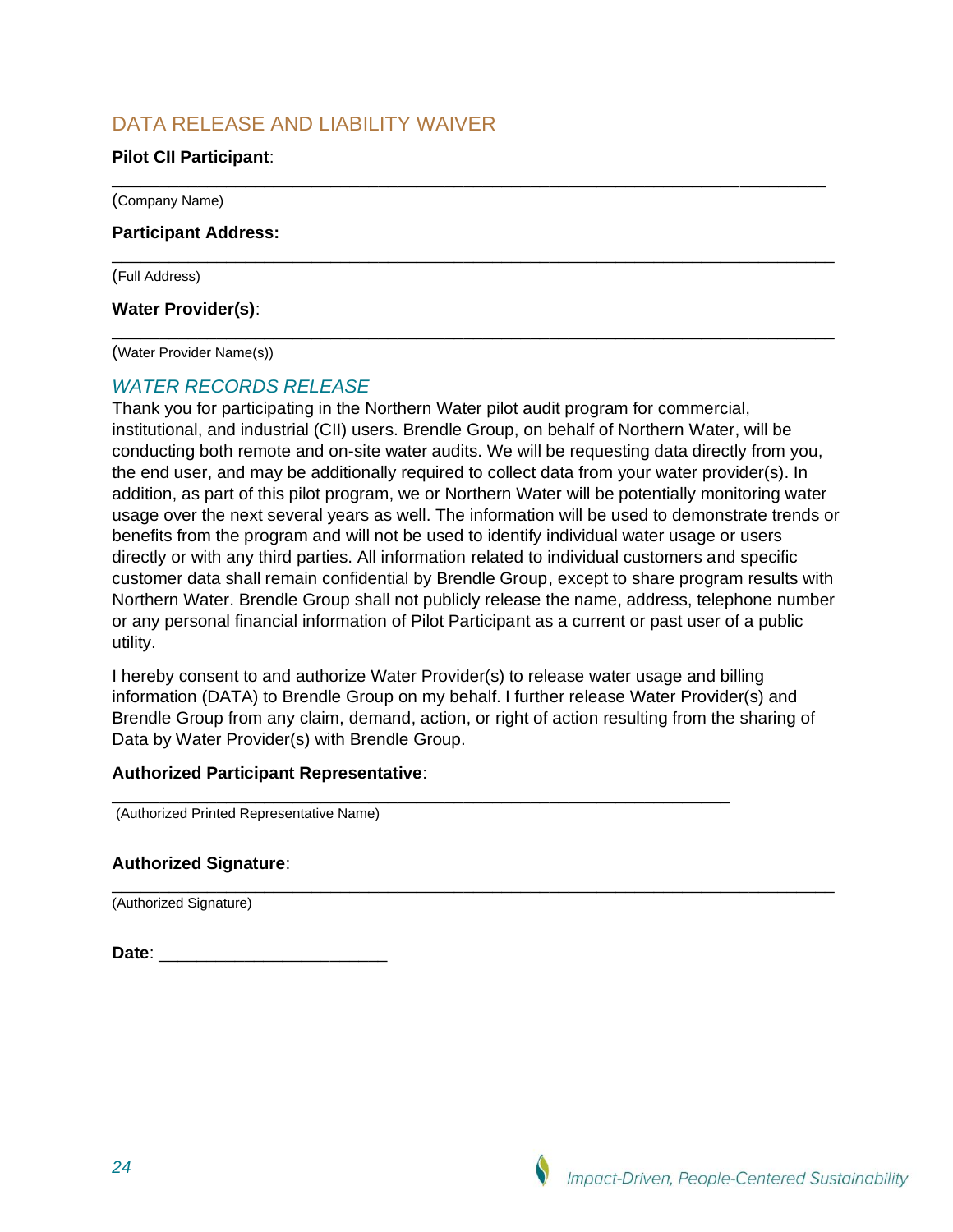### *WAIVER OF LIABILITY*

Brendle Group is hereby authorized by Pilot CII Participant to perform water audits, either remotely or onsite, as part of the Northern Water Pilot CII audit program. Brendle Group, may, at Pilot CII request and Brendle Group discretion, install water-saving features such as low-flow devices or other mechanical water-savings tools. Pilot CII Participant waives liability for any malfunctions or damage during or after audits or installations. Pilot CII Participant representatives shall be responsible for checking the condition of all plumbing or other delivery features to ensure current and ongoing health.

Pilot CII Participant hereby agrees to indemnify and hold harmless Brendle Group, Water Provider, and Northern Water (Audit Providers), Audit Providers officers, agents, and employees against all liabilities, judgments, costs, and expenses arising out of, or in consequence of faucet aerator, showerhead, or other water-saving device replacement or installation by Brendle Group as part of this Pilot Project.

By this signature, Pilot CII Participant also acknowledges they have read and will adhere to Brendle Group's On-Site Safety Plan: COVID-19 Safety Measures for Northern Water CII Audit Services.

\_\_\_\_\_\_\_\_\_\_\_\_\_\_\_\_\_\_\_\_\_\_\_\_\_\_\_\_\_\_\_\_\_\_\_\_\_\_\_\_\_\_\_\_\_\_\_\_\_\_\_\_\_\_\_\_\_\_\_\_\_\_\_\_\_

#### **Authorized Participant Representative**:

(Authorized Printed Representative Name)

### **Authorized Signature**:

\_\_\_\_\_\_\_\_\_\_\_\_\_\_\_\_\_\_\_\_\_\_\_\_\_\_\_\_\_\_\_\_\_\_\_\_\_\_\_\_\_\_\_\_\_\_\_\_\_\_\_\_\_\_\_\_\_\_\_\_\_\_\_\_\_\_\_\_\_\_\_\_\_\_\_\_ (Authorized Signature)

**Date**: \_\_\_\_\_\_\_\_\_\_\_\_\_\_\_\_\_\_\_\_\_\_\_\_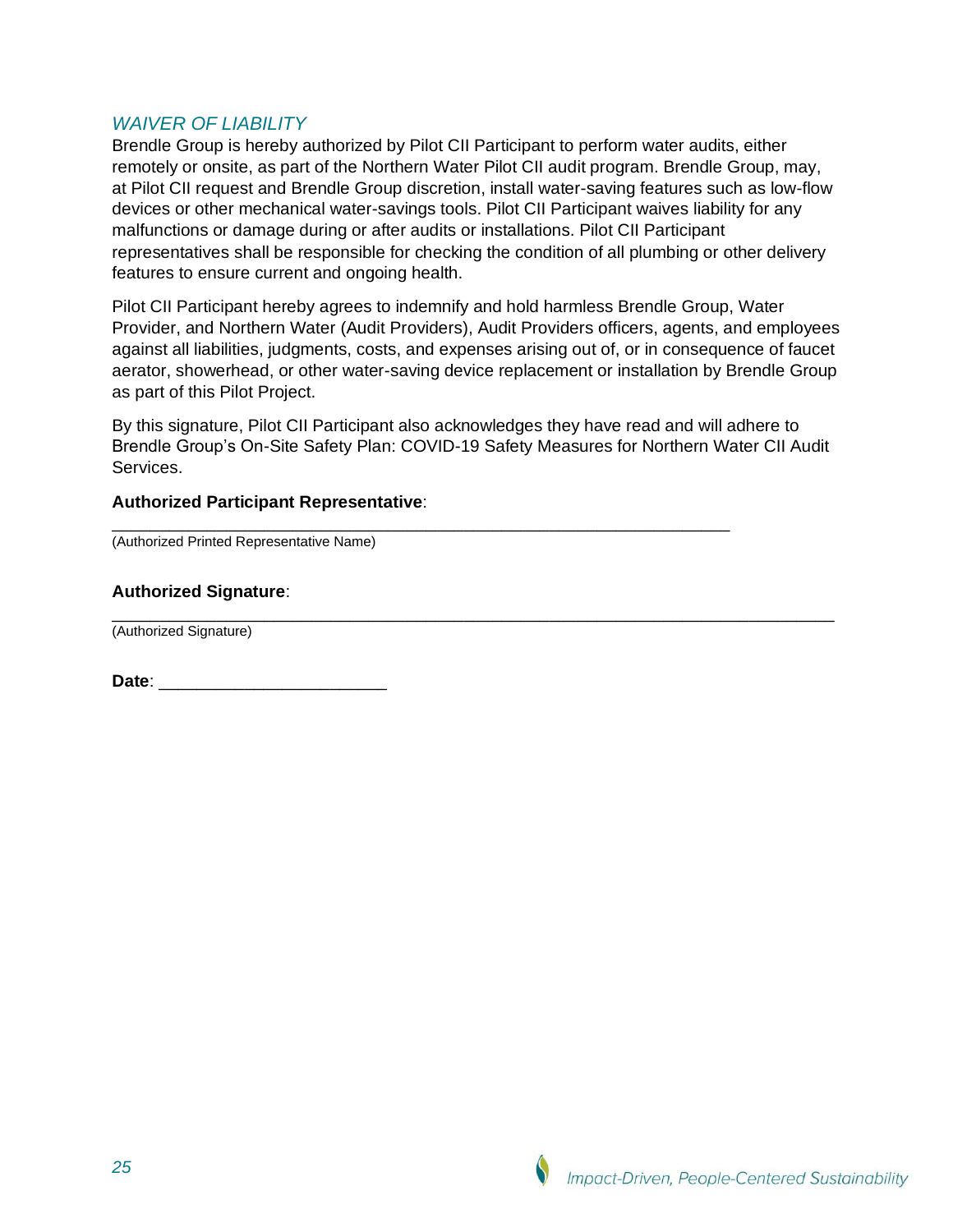# DATA REQUEST

To help identify water and money saving opportunities for your business, please complete the data request by sending this completed form, available documentation, or any questions to [NorthernWaterAudit@BrendleGroup.com.](mailto:NorthernWaterAudit@BrendleGroup.com)

## *BUILDING & OCCUPANCY INFORMATION*

*Building Identifying Information*

| <b>Property Address:</b> |  |
|--------------------------|--|
| .                        |  |

Year of building construction: \_\_\_\_\_\_ Year of last major renovation (if applicable): \_\_\_\_\_\_\_\_\_\_

**Typical Building operation** (days per year): \_\_\_\_\_

**Typical building schedule** (hours per day): \_\_\_\_\_\_\_\_\_\_

#### *Building Water End Uses*

|                            | <b>Check if</b> | <b>Fuel Type</b>                 |                             | <b>Check if</b> |
|----------------------------|-----------------|----------------------------------|-----------------------------|-----------------|
| <b>Water End Use</b>       | applicable      | (Gas, Electric)                  | <b>Water End Use</b>        | applicable      |
| Laundry                    |                 | $\square$ Gas $\square$ Electric | <b>Cooling Tower</b>        |                 |
| <b>Water Heating</b>       |                 | $\Box$ Gas $\Box$ Electric       | <b>Landscape Irrigation</b> |                 |
| <b>Space Heating</b>       |                 | $\square$ Gas $\square$ Electric | <b>Water Features</b>       |                 |
| <b>Evaporative Cooling</b> |                 | $\Box$ Gas $\Box$ Electric       | <b>Outdoor Cleaning</b>     |                 |
| <b>Food Service</b>        |                 | $\square$ Gas $\square$ Electric | Other (please specify)      |                 |

**Does the property use water not provided by water utility provider** (e.g. well water)? □ Yes  $\Box$  No

\_\_\_\_\_\_\_\_\_\_\_\_\_\_\_\_\_\_\_\_\_\_\_\_\_\_\_\_\_\_\_\_\_\_\_\_\_\_\_\_\_\_\_\_\_\_\_\_\_\_\_\_\_\_\_\_\_\_\_\_\_\_\_\_\_\_\_\_\_\_\_\_\_\_\_\_

\_\_\_\_\_\_\_\_\_\_\_\_\_\_\_\_\_\_\_\_\_\_\_\_\_\_\_\_\_\_\_\_\_\_\_\_\_\_\_\_\_\_\_\_\_\_\_\_\_\_\_\_\_\_\_\_\_\_\_\_\_\_\_\_\_\_\_\_\_\_\_\_\_\_\_\_

If yes, explain:

\_\_\_\_\_\_\_\_\_

\_\_\_\_\_\_\_\_\_

**Is there any non-potable water used indoors?** ☐ Yes ☐ No

If yes, explain:

#### *Employee Information*

**Number of full-time equivalent employees, if available**: \_\_\_\_\_\_\_\_\_\_\_\_\_

If data are not available, estimate the average number of employees working in the building on a typical day:

*Other Occupancy Information*

**School Only:** Number of students enrolled: **Hotel Only:** Number of beds:

### *DOCUMENTATION*

*Water Using Fixtures & Equipment*

 $\Box$  Plumbing fixture/equipment schedule from most recent building plans (electronic format preferred)

☐ Mechanical equipment schedule from most recent building plans (electronic format preferred)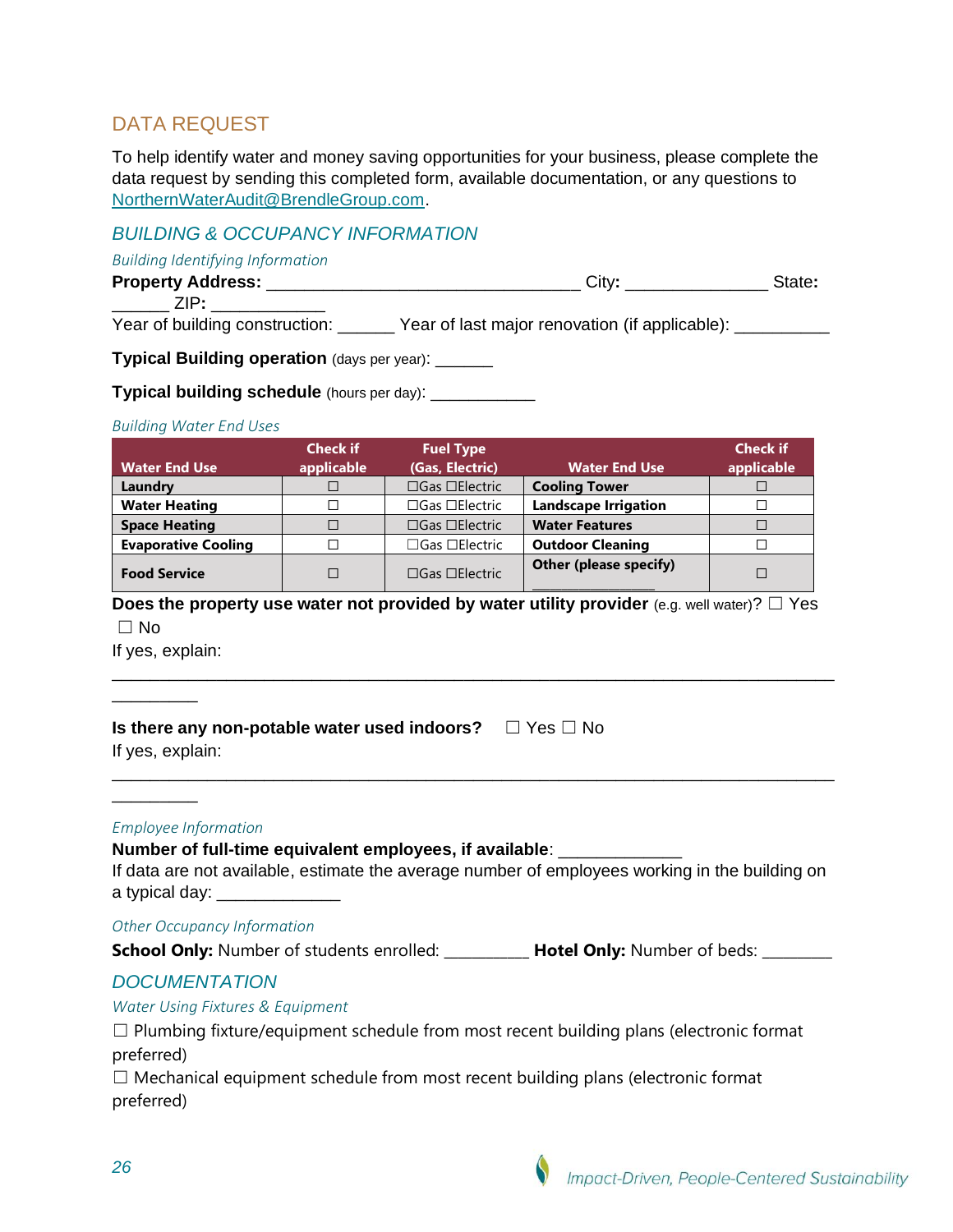#### *Water and Wastewater Bill History*

☐ Water Monthly bill history (minimum of 3 years, and 5 years preferred)

- ☐ Monthly use and cost history in electronic format (Excel spreadsheet preferred)
- □ Description of metered area (Indoor area, outdoor area, or both)

### *Submeter data (if available)*

 $\Box$  Monthly use history (preferred to cover the same period as water and wastewater bill history)

- $\Box$  Monthly sub-metered use history in electronic format (Excel spreadsheet preferred)
- □ Description of sub-metered area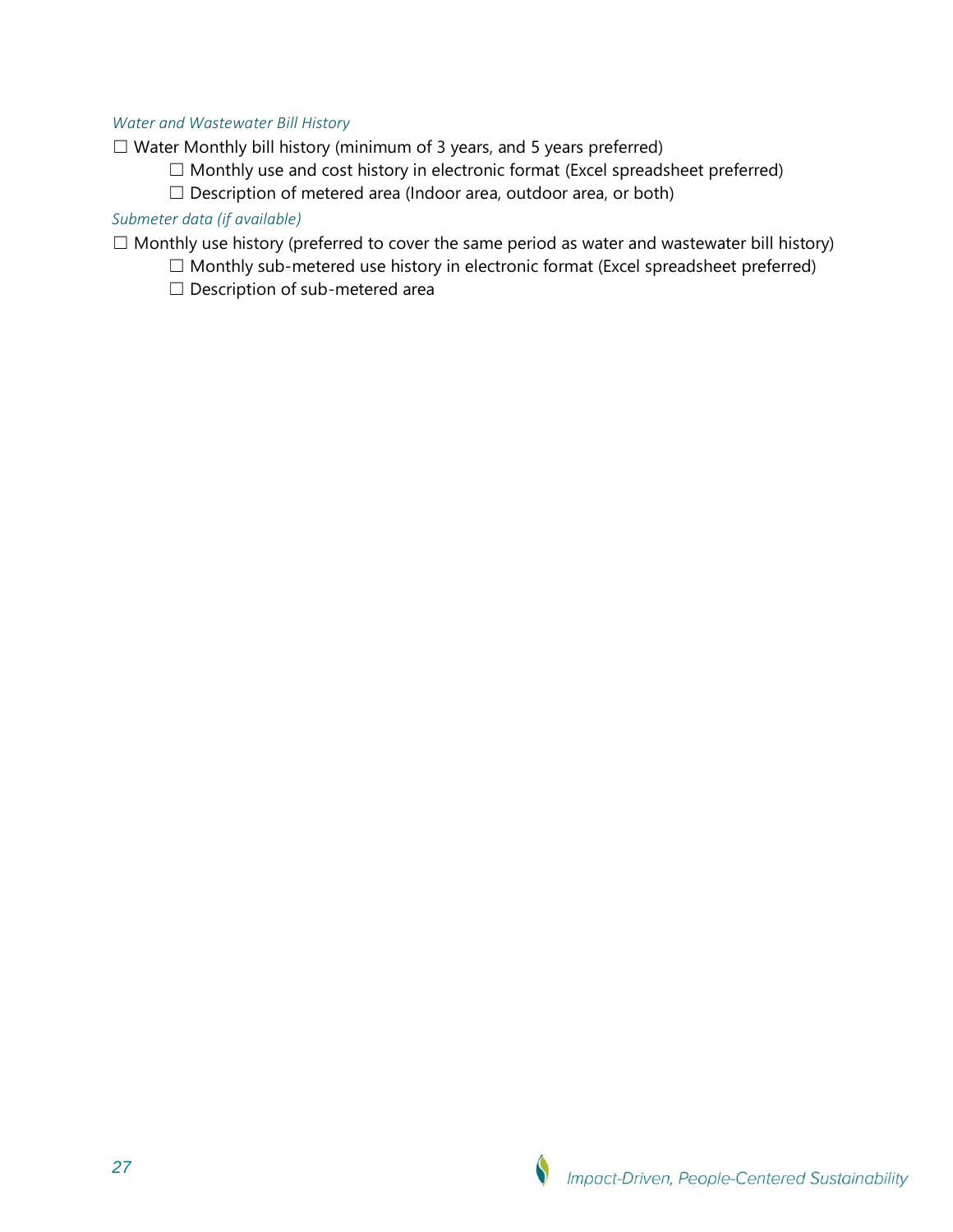# AUDIT REPORT TEMPLATE

# **FACILITY NAME CII Audit Report**

**Facility Address** 

This audit was performed on date, by Brendle Group [\(northernwateraudit@brendlegroup.com\)](mailto:northernwateraudit@brendlegroup.com). Analysis and calculations were performed using the CII Water Assessment Tool, Version 1.6. Audits are provided through Northern Water's [Water Efficiency Program.](https://www.northernwater.org/what-we-do/protect-the-environment/efficient-water-use)

### *BUILDING INFORMATION & PAST EFFORTS*



Facility information and history here.

Water use information here.

#### *Figure 2. Facility picture*

#### *UTILITY ANALYSIS*

**Average Annual Water Use (Date Range):** XXX kgal/year\*

**Average Annual Water and Wastewater Costs (Date Range):** \$XXX/year\*

*\*Analysis notes.*

Water use notes here.



*Figure 3. Water use graph*

#### Water utility, meter size, billing rates info here.

| Year (Tap<br>Size) | ∟ine<br>Fee | <b>Water</b><br>Jse | <b>Other Applicable Fees</b> | <b>Other Applicable Fees</b> |
|--------------------|-------------|---------------------|------------------------------|------------------------------|
|                    |             |                     |                              |                              |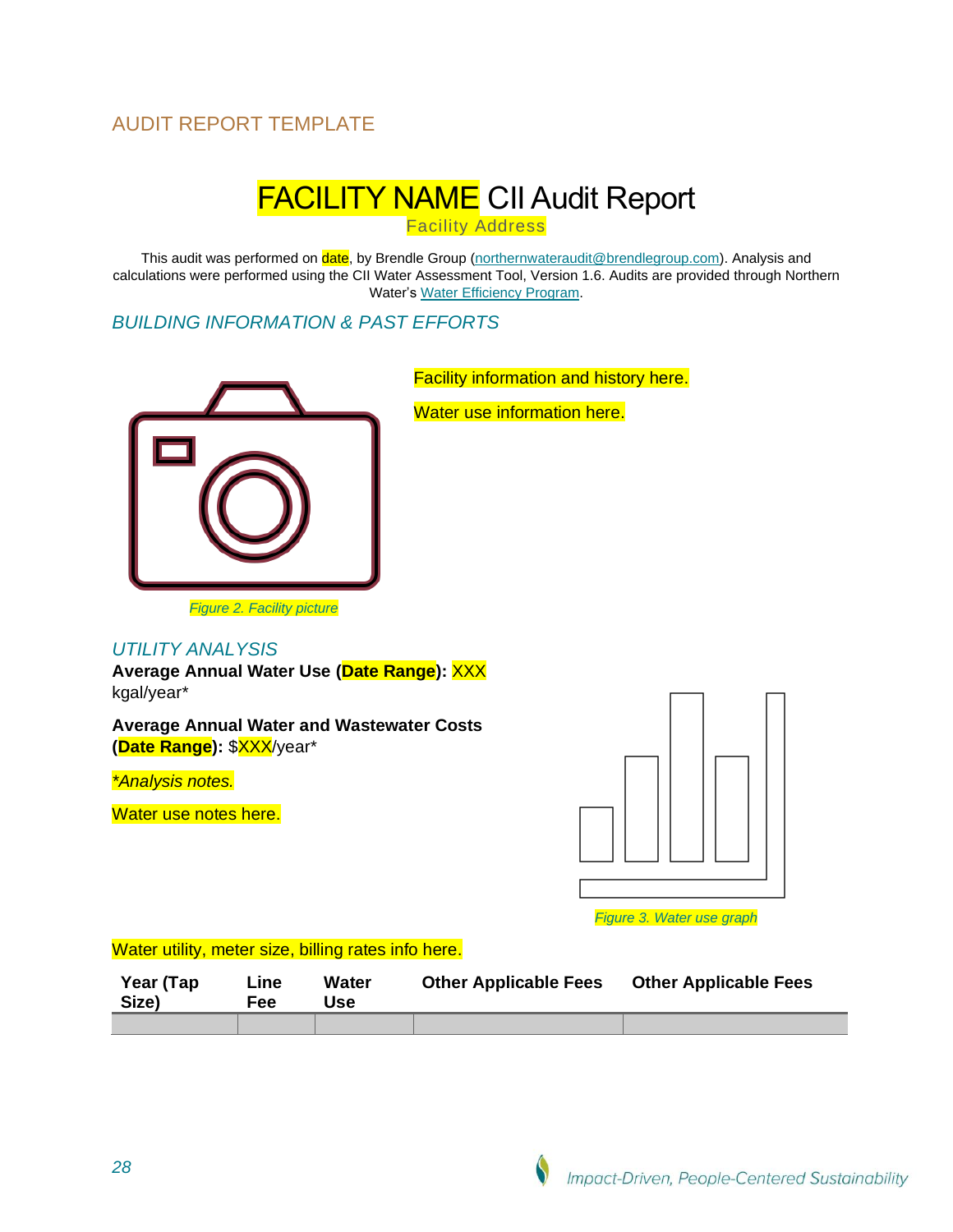## *WATER USE BENCHMARKING*

Based on utility water use and building square footage, indoor and irrigation water use intensities were calculated and compared to benchmarks for similar building types and end uses. Based on this analysis, water use at facility name is efficiency assessment and use type here.

| Water<br><b>Use</b> | <b>Water Use</b><br>(3-year<br>average) | Area | <b>Water Use</b><br><b>Intensity</b> | Ranking | <b>Efficiency Benchmark</b> |
|---------------------|-----------------------------------------|------|--------------------------------------|---------|-----------------------------|
|                     |                                         |      |                                      |         |                             |
|                     |                                         |      |                                      |         |                             |

### *END USE BREAKOUT*

To understand what building systems use the most water, an end use breakout was estimated based on frequency of use and equipment water use rates. Based on this analysis, end use notes here.

### *RECOMMENDATIONS*

While XXX kgal (XX% of annual water use) of water-saving potential were identified through the audit, measures that would result in XXX kgal (XX% of annual water use) of water savings are recommended for implementation given their cost saving benefit. Notes here on measures that are or aren't recommended.



*Figure 4. End use breakdown*

The section below includes more details about the

recommendations on the water conservation assessment report page. The numbering below matches the numbering used in the assessment report.

1. List of recommended measures here

### *REBATES & OTHER CONSIDERATIONS* Relevant rebates here

### *FIXTURE INVENTORY (OPTIONAL)*

An equipment inventory by room from the site visit is provided below to aid in equipment replacement.

| Location | Room# Fixture Type Count Flow Note |  |  |
|----------|------------------------------------|--|--|
|          |                                    |  |  |
|          |                                    |  |  |
|          |                                    |  |  |
|          |                                    |  |  |
|          |                                    |  |  |

*ASSESSMENT REPORT AND COST-BENEFIT ANALYSIS* Add from CII Water Assessment Tool here